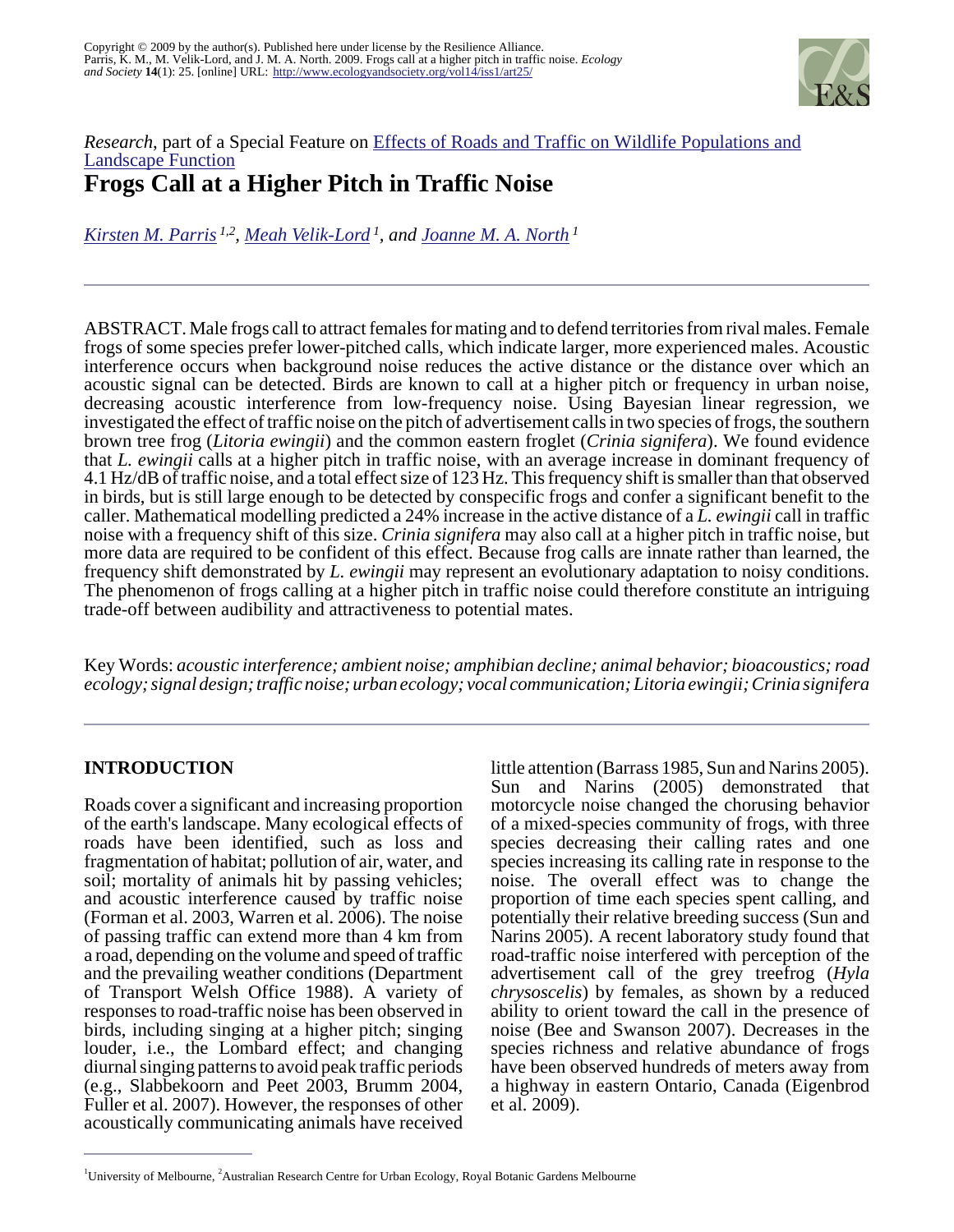Frog calls are considered to be innate rather than learned and, compared to the acoustic signals of other vertebrate groups such as songbirds and primates, they are generally simple and highly stereotyped (Hauser 1996). Male frogs call to attract females for mating and to declare to other males that a calling site or territory is occupied. The advertisement or mating call of a frog contains key information about species identity and an individual's motivation to reproduce (Giacoma and Castellano 2001). Both females and males use the spectral and temporal properties of calls to assess conspecifics during breeding (Wells 1977, Sullivan et al. 1996, Giacoma and Castellano 2001). Females are known to select mates on the basis of call properties such as frequency or pitch, pulse rate, amplitude, call rate, or call length (Sullivan 1983, Asquith and Altig 1990, Ovaska and Rand 2001, Gerhardt and Huber 2002). The first two properties are known as static properties, because they tend to vary less within individuals than the other, more dynamic properties of a call (Gerhardt 1991). In general, female frogs prefer calls that are energetically costly to produce. These could include calls that are louder, longer, and/or have a higher repetition rate, i.e., calls with high values for dynamic properties (Gerhardt and Huber 2002). A male producing energetically costly calls indicates that he has substantial energy reserves and is therefore healthy and vigorous, with access to highquality resources (Sullivan 1992, Mitchell 2001). Fitness benefits arising from mating with a male that produces energetically costly calls include higher rates of fertilization in *Spea multiplicata* (Pfennig 2000), faster-growing offspring in *Hyla versicolor* (Welch et al. 1998), and access to higher-quality nesting sites in *Pseudophryne bibronii* (Mitchell 2001). In addition to a preference for energetically costly calls, female frogs of some species prefer lower-frequency calls (e.g., Zweifel 1968, Ryan 1986, Pombal et al. 1994, Wollerman 1998, Felton et al. 2006), which may indicate larger body size and/or older, more experienced males. Felton et al. (2006) found that older, larger males of *Cophixalus ornatus* had lower-frequency calls that were more attractive to females than the calls of younger, smaller males. Older males were more likely than younger males to construct a nest that females found suitable for oviposition.

Male frogs use call characteristics that infer body size, strength, and/or willingness to fight to assess the threat posed by other males (Ramer et al. 1983, Wagner 1989, Schwartz 2001). Vocal exchanges between males may precede physical exchanges such as bouts of wrestling (Fellers 1979, Wagner 1989). During vocal exchanges, males of some species may change certain characteristics of their advertisement calls, including amplitude, duration, and calling rate (Schwartz 2001). A few species are known to lower the frequency of their advertisement calls by up to 180 Hz when they hear other males calling nearby (e.g., Wagner 1989, Howard and Young 1998, Given 1999, Bee et al. 2000, Giacoma and Castellano 2001, Owen and Gordon 2005), even though call frequency is generally considered to be a static property (Gerhardt 1991). Such changes to the advertisement call are likely to be short-lived because they would be energetically costly to maintain over long periods.

The active distance of an acoustic signal is the distance over which it can be detected by a conspecific (Marten and Marler 1977). It varies with a range of factors including call amplitude, call frequency, the relative positions of the caller and receiver, habitat, background noise, and the auditory acuity of the receiver (Marten and Marler 1977, Parris 2002). For example, the southern brown tree frog (*Litoria ewingii*) from southern Australia has a hearing threshold of 55 dB soundpressure level (SPL) at the average dominant frequency of its advertisement call in the absence of background noise (Loftus-Hills and Johnstone 1969, Loftus-Hills 1973). Assuming attenuation by spherical spreading alone, the active distance of its call would be approximately 100 m at the peak call amplitude of 101 dB SPL at 50 cm (Loftus-Hills and Littlejohn 1971). In contrast, the common eastern froglet (*Crinia signifera*) has a hearing threshold of approximately 75 dB SPL at the average dominant frequency of its advertisement call (Loftus-Hills 1973). This corresponds to an active distance of only 3 m at the peak call amplitude of 90 dB SPL (Loftus-Hills and Littlejohn 1971).

Acoustic interference, also known as masking, occurs when background noise reduces the active distance of a signal (Brumm and Slabbekoorn 2005). The noise of other chorusing frogs and insects can hinder mate choice by female frogs (Gerhardt and Klump 1988) and interfere with territorial interactions between males (Paez et al. 1993). Acoustic interference from natural sources of noise could lead to the modification of calls through selection for more efficient communication (Littlejohn 1965), and acoustic interference from human-generated noise may act similarly (Katti and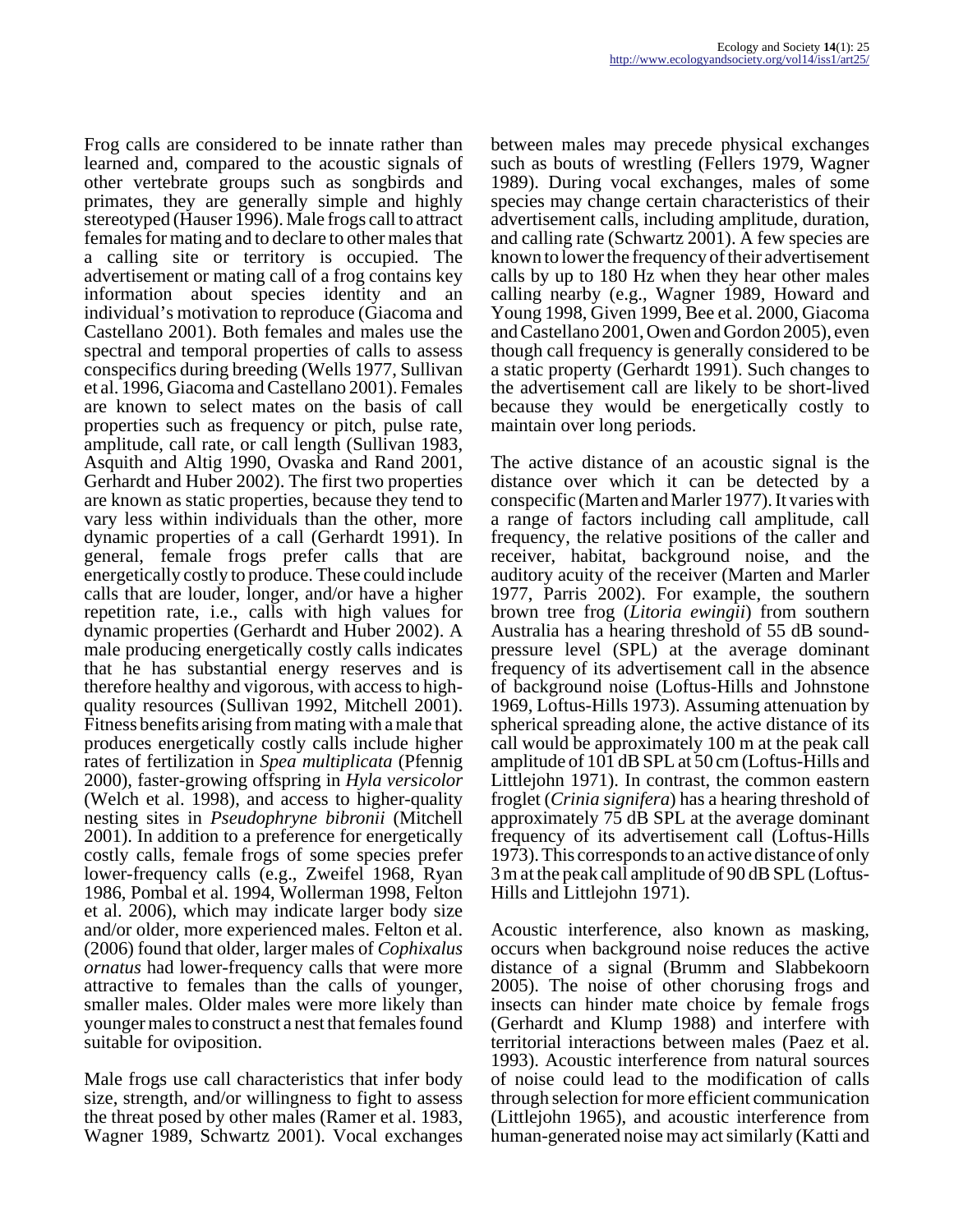Warren 2004, Warren et al. 2006). Frogs are likely to experience acoustic interference from traffic noise when calling at breeding sites close to roads (Bee and Swanson 2007). Because most of the energy in traffic noise is concentrated in the lower part of the frequency spectrum below 2 kHz, higherpitched signals may suffer less acoustic interference from traffic noise than lower-pitched signals (Brumm 2006, Warren et al. 2006). Calling is energetically expensive for frogs (Mac Nally 1981, Prestwich 1994), and the energetic cost of calling increases exponentially with call amplitude or loudness (Parris 2002). Therefore, one might expect frogs to call at a higher pitch rather than calling louder to reduce acoustic interference from traffic noise, i.e., to demonstrate a frequency shift rather than an amplitude shift (Warren et al. 2006) in response to noise.

Amphibians are an important component of many ecosystems from the tropics to the temperate zone (Heyer et al. 1994), occupying an intermediate trophic position in both their larval or aquatic and their adult or terrestrial life phases. They act both as important predators of invertebrates such as locusts and other crop pests and as prey for a wide range of species including aquatic invertebrates, fish, reptiles, and birds. Amphibians around the world are facing an extinction crisis, with almost one in three species considered to be threatened by processes such as the loss and fragmentation of habitat, disease, pollution, and pressure from introduced predators such as fish (Stuart et al. 2004, Halliday 2008). Given the large proportion of the earth's terrestrial surface that is currently affected by road-traffic noise, increasing traffic volumes, and the expected future expansion of the road network (Forman et al. 2003), many frog populations around the world are likely to be affected by traffic noise as well. Although not the most obvious potential threat to the persistence of frogs, traffic noise is one of the most geographically widespread.

In this study, we investigate the impact of traffic noise on acoustic communication in two common species of frogs, *Litoria ewingii* (Family Hylidae) and *Crinia signifera* (Family Myobatrachidae), in southern Victoria, Australia. Both are prolonged breeders, with males attending a breeding site over an extended period in winter and spring. Specifically, we investigate whether the frequency of their advertisement calls changes with increasing traffic noise. Second, we compare the size of the

observed changes with those reported in birds. Although frog calls are considered to be innate, songbirds learn their songs from parents, neighbors, and flock members (Hultsch and Todt 2004). Songbirds may therefore be expected to show a faster and/or larger frequency shift in response to acoustic masking by traffic noise than frogs. Third, we estimate how the observed frequency shift in *L. ewingii* would affect the active distance of its advertisement call in traffic noise. Finally, we explore the possible mechanisms underlying an increase in the frequency of frog calls with traffic noise and discuss its potential consequences for the ecology, evolution, and conservation of frogs in noisy urban habitats.

## **METHODS**

## **Call recordings**

We collected digital recordings of the advertisement calls of *L. ewingii* and *C. signifera* at 47 lentic water bodies including ponds, lakes, dams, and quiet pools within streams in southern Victoria, Australia, with varying exposure to traffic noise (Fig. 1). The water bodies and surrounding roads had all been in place for at least 20 years, such that the resident frog populations had been exposed to traffic noise over multiple generations. Most study sites were located in public parks and gardens, with a few on private land. The landscape context of the sites ranged from urban and suburban Melbourne, a large city with a population of 3.5 million people, to rural areas dominated by grassland or forest. The smallest pond was approximately 25 m<sup>2</sup> in area, whereas the largest lake was approximately 12 km². The sites were located at least 1 km apart in an effort to ensure independence. We recorded for 5 min at each site between 2000 and 0200 using a Marantz PMD670 (Longford, UK) portable solid-state digital recorder and a matched pair of Røde NT5 (Sydney, Australia) cardioid condenser microphones set 25–30 cm above the ground. One microphone was directed at the calling frogs, and the other was directed at the main source of traffic noise. The recordings had a sampling frequency of 48 kHz. During recording, we also measured average, C-weighted ambient noise using a Digitech QM 1588 sound-level meter on its fast setting directed at the main source of traffic noise. Two sites with only one individual of *C. signifera* calling were excluded from statistical analysis. In total, we included 1000 calls of *L. ewingii* across 24 study sites and the calls of 442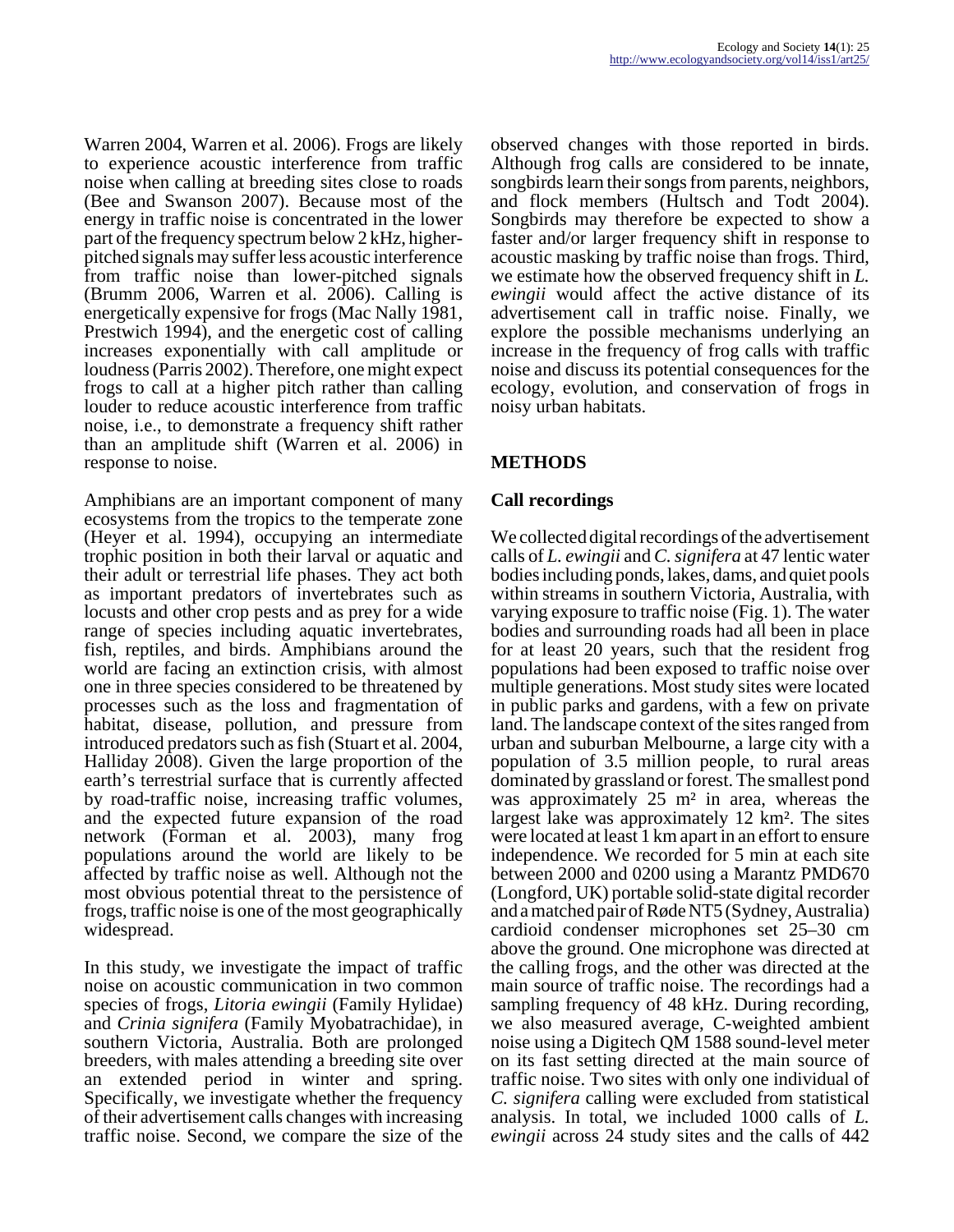individuals of *C. signifera* across 28 study sites in our analysis. The two frog species were sympatric at seven sites. Most sites were sampled only once, i.e., with one 5-min recording, but two of the 24 sites with *L. ewingii* and two of the 28 sites with *C. signifera* were sampled twice.

### **Measurements of body size in** *Litoria ewingii*

There is an inverse correlation between body size and call frequency in many anuran species, with larger males producing lower-frequency calls (Wells 2007). If males were systematically smaller at noisier sites, this would lead to an increase in average call frequency with increasing traffic noise. To make a preliminary analysis of the distribution of body sizes at sites with different levels of traffic noise, we caught and measured the snout-vent length of *L. ewingii* at a subset of sites. Because *L. ewingii* was often chorusing during sound recording, it was not possible to ascertain the body size of the frogs that made particular calls. Instead, we captured and measured as many calling frogs as possible following recording to obtain a populationlevel estimate of body size. We caught and measured 63 individuals across 12 sites.

## **Estimation of traffic noise**

At many of the study sites, frogs chorused continuously throughout the period of recording. This meant that the noise levels measured using the second of the paired microphones and the soundlevel meter often included a significant component of frog-call noise. To circumvent this problem, we estimated the level of traffic noise at each site using the Calculation of Road Traffic Noise (CoRTN) model (Department of Transport Welsh Office 1988). The noise level was expressed as  $L_{10}$  18 hr dB(A) SPL, which is the 90th percentile of the distribution of traffic noise experienced in the 18 hr from 0600 to 2400. The estimated traffic-noise levels at our study sites ranged from 47.6 to 77.0  $L_{10}$  18 hr dB(A) SPL at sites with *L. ewingii* and 43.3 to 79.3 dB(A) SPL at sites with *C. signifera*. The 12 sites at which we measured the body size of *L. ewingii* had traffic-noise levels ranging from 47.6 to 68.1 dB(A)  $L_{10}$  18 hr SPL. The quietest sites were located far from busy roads in rural locations, whereas the noisiest site was located 40 m from the Eastern Freeway in Melbourne, an eight-lane dualcarriageway that carries 130,000 vehicles per day.

## **Analysis of calls**

We analyzed the frog calls in Adobe Audition 2.0 to determine the dominant frequency of the *L. ewingii* calls and the lower and upper peaks of the *C. signifera* calls (Littlejohn and Wright 1997) using a Blackman-Harris window and a fast Fourier transformation (FFT) length of 1024. The advertisement call of *L. ewingii* comprises a series of similar, rapidly repeated narrowband notes with a dominant frequency of approximately 2.2–2.6 kHz (Littlejohn 1965; Fig. 2; Appendix 1). The dominant or carrier frequency is the frequency containing the greatest amount of acoustical energy. The advertisement call of *C. signifera* is a short, repeated chirp (Littlejohn 1964) that covers a broad spectral band from 2 to 5 kHz, with two distinct peaks (Fig. 3; Appendix 2). Because the dominant frequency of the call is sometimes in the lower peak and sometimes in the upper, we analyzed the two peaks separately. We expected the lower peak or lower frequency to suffer greater acoustic interference from traffic noise and therefore demonstrate a larger change with traffic noise than the upper peak or upper frequency. During this study, single advertisement calls of *L. ewingii* and *C. signifera* lasted an average of 2.6 and 0.2 sec, respectively.

## **Statistical framework**

The use of null-hypothesis significance testing in ecology is problematic for a number of reasons (Johnson 1999, Anderson et al. 2000, McCarthy 2007). The null hypotheses chosen by researchers, e.g., that there is no effect of *x* on species *y,* often make no biological sense; the Type I error rate  $(\alpha)$ is set arbitrarily; and statistical power, or the probability of detecting an effect with the available data set, is often ignored. Furthermore, ecologists commonly misinterpret the results of statistical tests, equating statistical significance with biological significance, and/or considering the absence of a statistically significant effect as evidence of no effect (Johnson 1999, Anderson et al. 2000, Fidler et al. 2006). Presenting effect sizes with some measure of variance or precision, such as confidence intervals, is generally more informative than presenting *p* values alone, and enables the results of a study to be included in future meta-analyses (Anderson et al. 2000, Fidler et al. 2006). We used a Bayesian framework for our statistical analyses, with an emphasis on effect sizes and precision. This enabled us to include existing,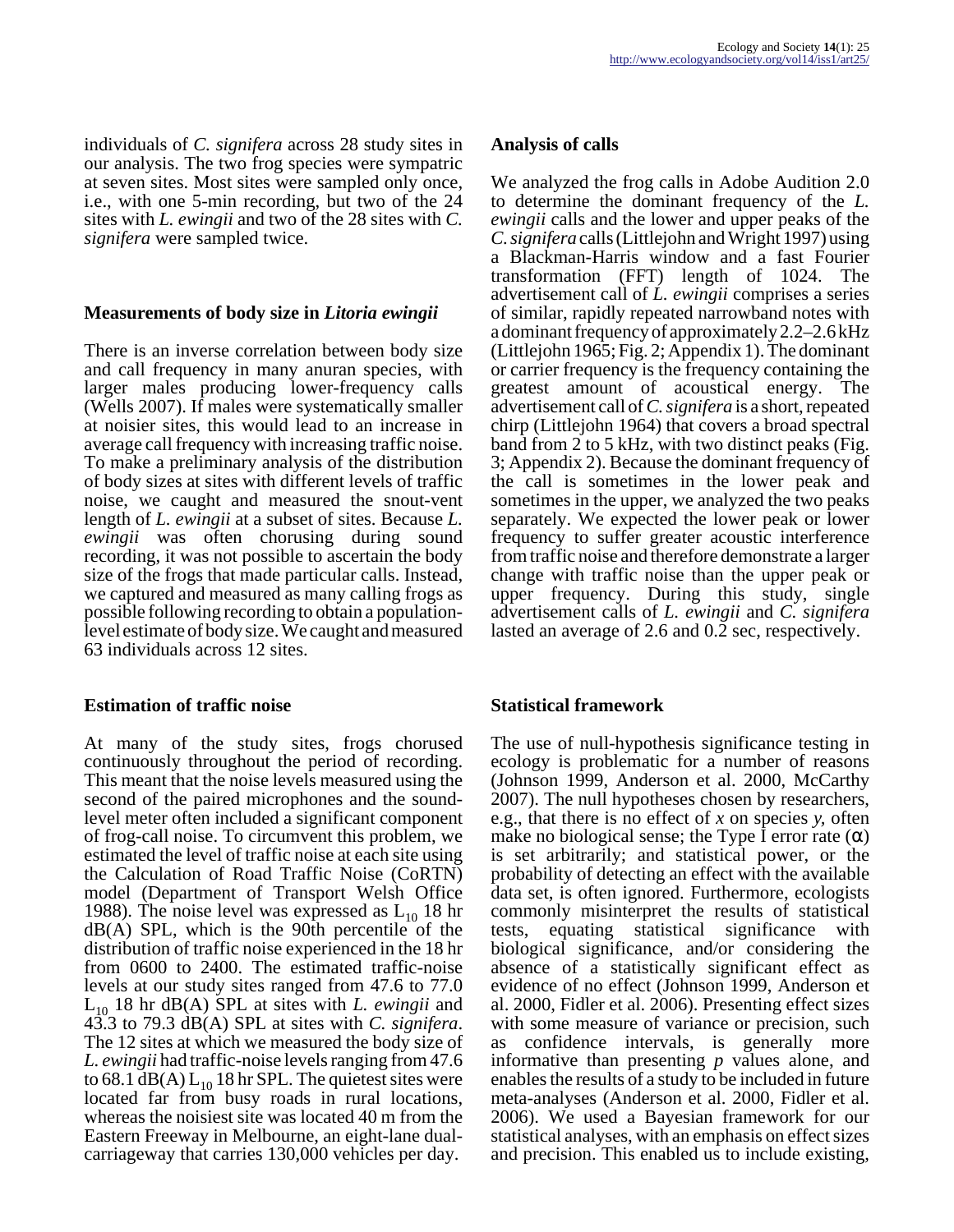**Fig. 1**. Maps of the study area. (A) Map of Australia showing the location of the study area in southern Victoria (open square). (B) Close-up of the study area showing the location of the study sites (green circles), the central business district of Melbourne, and the town of Macedon (black squares).



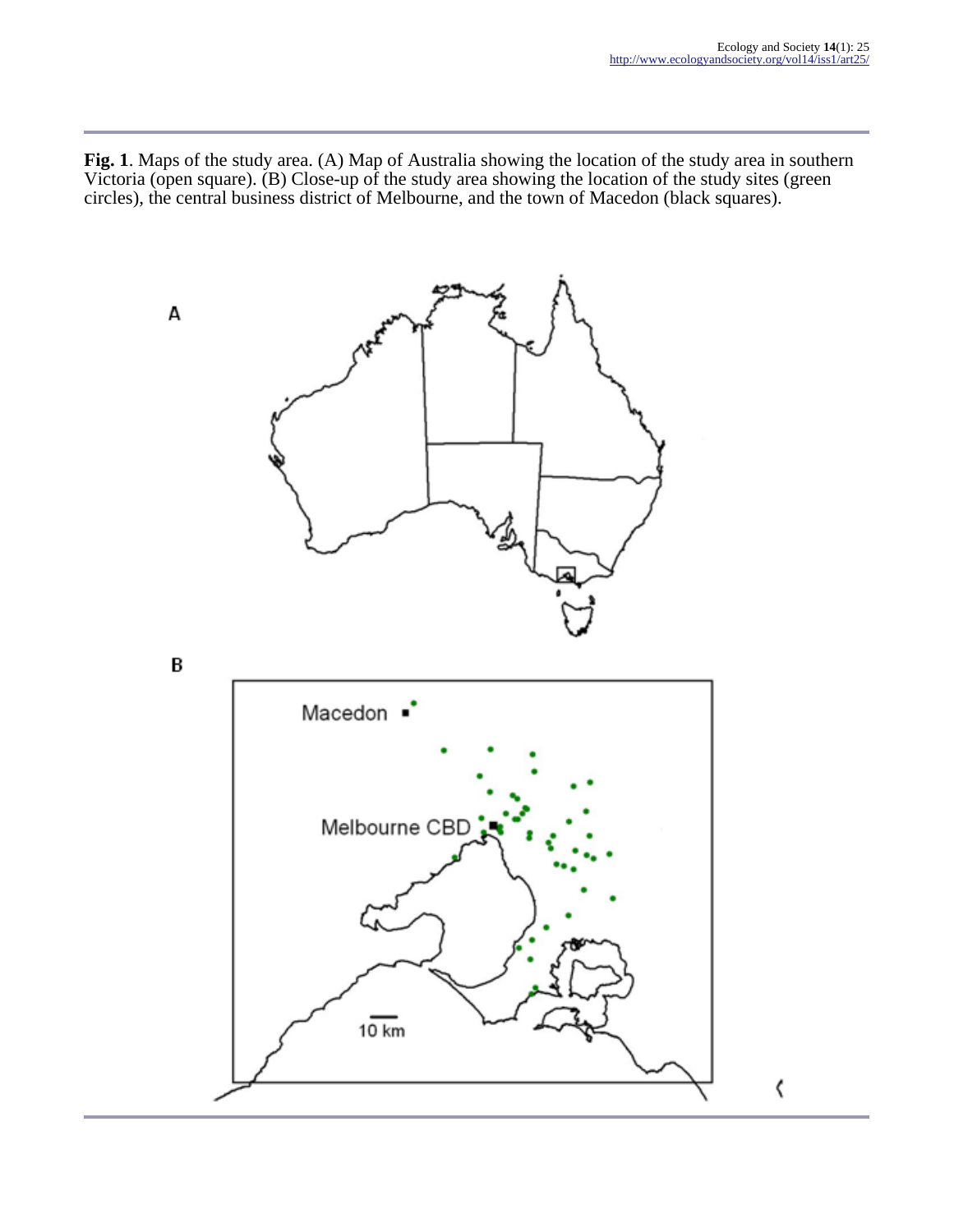**Fig. 2.** Oscillogram, sonogram, and power spectrum of the call of *Litoria ewingii,* recorded at a wet bulb temperature of 13.5ºC. The arrow on the power spectrum shows the dominant frequency (df) of the call.

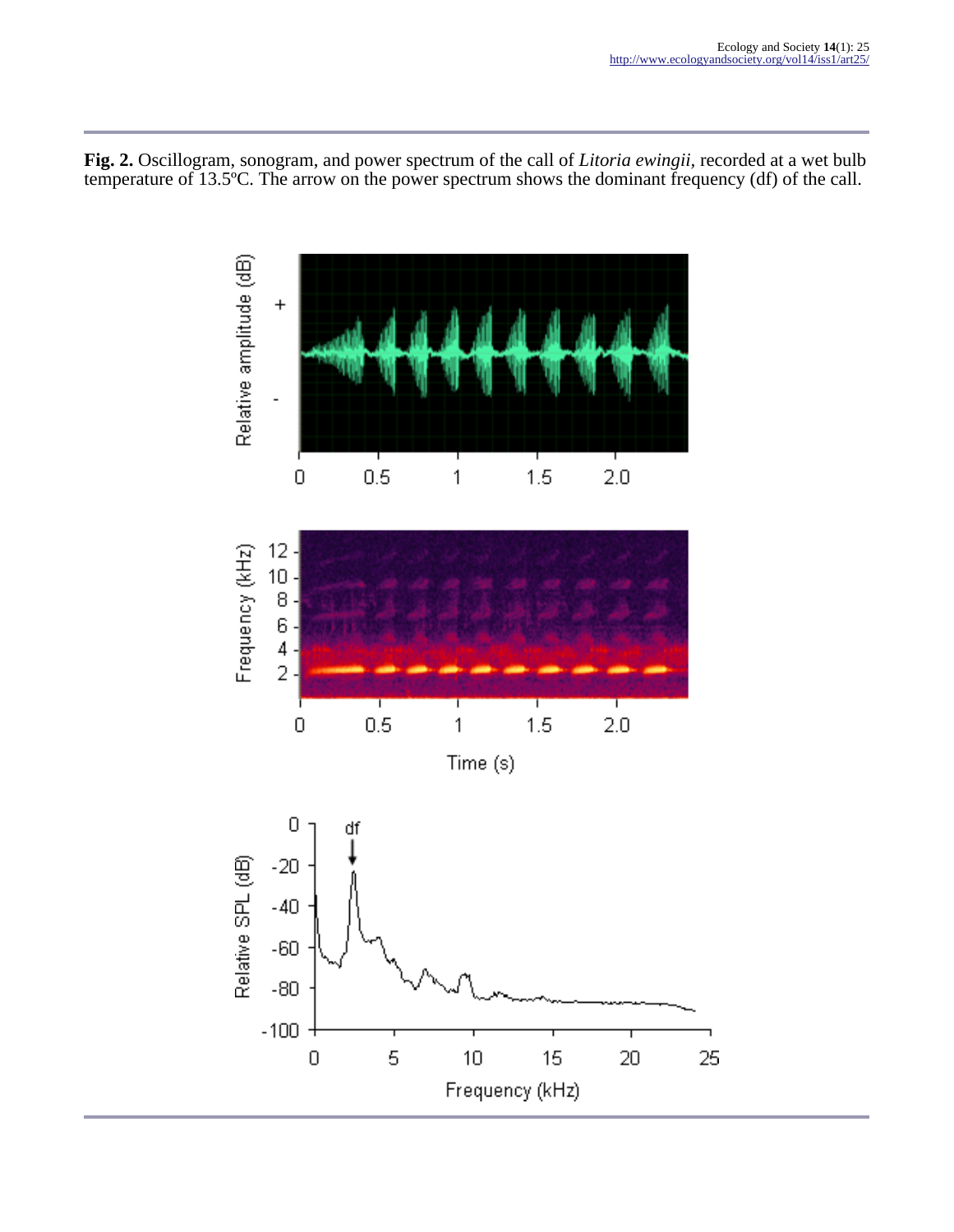**Fig. 3**. Oscillogram, sonogram, and power spectrum of the call of *Crinia signifera,* recorded at a water temperature of 15.6ºC. The two arrows on the power spectrum show the lower frequency (lf) and upper frequency (uf) of the call.

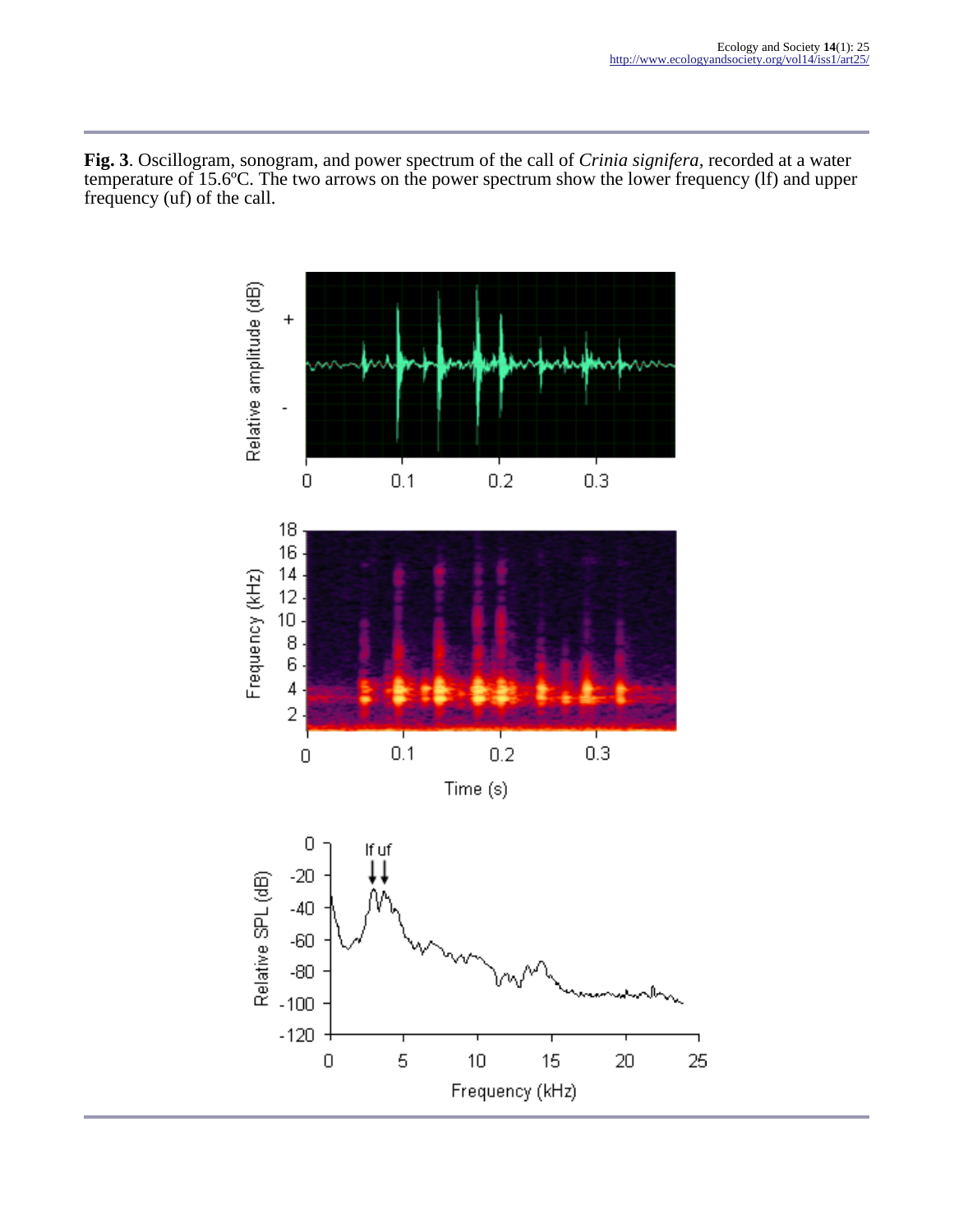i.e., prior, information on the relationship between call frequency and temperature in *Litoria ewingii* and to estimate traffic volumes for some roads near the study sites for which data were missing. The Bayesian framework is also well-suited to analyzing hierarchical models that include random and fixed effects (Clark 2005). Because our models included prior information, missing data, and a hierarchical structure, they could not be analyzed using any other statistical approach. In Bayesian statistics, estimates of parameters are described by posterior density functions or probability distributions, representing the uncertainty in the estimates. These posterior distributions are obtained by combining prior information, if it exists, with new data (McCarthy 2007). The individual contributions of the prior data and the new data to the posterior distribution depend on the precision of each estimate.

## **Statistical modeling**

## *Effect of traffic noise on body size in Litoria ewingii*

We used hierarchical Bayesian linear regression in OpenBUGS 2.20 (Spiegelhalter et al. 2006, McCarthy 2007) to model the effect of traffic noise on body size in *L. ewingii*. The regression model included flat, i.e., uninformative, priors to reflect an absence of prior information, and a random site effect to account for variation in body size that was not explained by traffic noise. We calculated the mean, standard deviation and the 2.5th and 97.5th percentiles of the posterior distribution of the model coefficients. The latter two values were used to represent the 95% Bayesian confidence interval, i. e., 95% credible interval, of the estimate.

### *Effect of traffic noise and temperature on call frequency*

We used hierarchical, Bayesian multiple linear regression in OpenBUGS to model the effects of traffic noise and ambient temperature on call frequency. The model for *L. ewingii* included prior information on the effect of temperature on call frequency (Harrison 1987), whereas the model for *C. signifera* included only flat priors to reflect an absence of prior information. Because frogs are ectothermic, temperature influences both the production of acoustic signals and signal reception (Gerhardt and Mudry 1980, Narins 2001), and the frequency or pitch of frog calls is known to increase with body temperature. In small frogs such as *L.*

*ewingii* and *C. signifera,* body temperature will approximate ambient temperature (Littlejohn 1965). We used wet bulb temperature as an explanatory variable in the *L. ewingii* model because this species tends to call from perches above the water, and water temperature for the *C. signifera* model because this species tends to call while sitting in the water.

#### *Comparison of the frequency shift with noise in birds and frogs*

Four studies have shown an increase in the frequency of bird song with increasing urban noise (Slabbekoorn and Peet 2003, Fernández-Juricic et al. 2005, Wood and Yezerinac 2006, Slabbekoorn and den Boer-Visser 2006). We selected the first three of these for our comparison, because they provide information on a continuous linear relationship between song frequency and noise level. From these published data and the results of our regression models, we calculated the proportional effect of noise on signal frequency as percent change in frequency/dB of noise for five species: the great tit *Parus major* (Slabbekoorn and Peet 2003), the house finch *Carpodacus mexicanus* (Fernández-Juricic et al. 2005), the song sparrow *Melospiza melodia* (Wood and Yezerinac 2006), *L. ewingii,* and *C. signifera.*

### **Mathematical modeling of active distance in** *Litoria ewingii*

The active distance of an acoustic signal in noise can be estimated from the amplitude or loudness of the signal, the propagation or attenuation of the signal as it moves through the landscape, and the auditory threshold of the receiver in noise, i.e., how loud the signal must be for the receiver to detect it (Parris 2002). We estimated the effect of the observed frequency shift on the active distance of the call of *L. ewingii* using the following information: (1) the maximum amplitude of *L. ewingii* calls (Loftus-Hills and Littlejohn 1971); (2) a mathematical model of call propagation in the spring peeper *Pseudacris crucifer* (Parris 2002); (3) the auditory threshold of *L. ewingii* across the frequency spectrum in the absence of noise (Loftus-Hills and Johnstone 1969, Loftus-Hills 1973) and the masking susceptibility of auditory nerve fibres, i.e., the increase in the auditory threshold, in the green treefrog *Hyla cinerea* in broad-band noise (Ehret and Capranica 1980); and (4) the frequency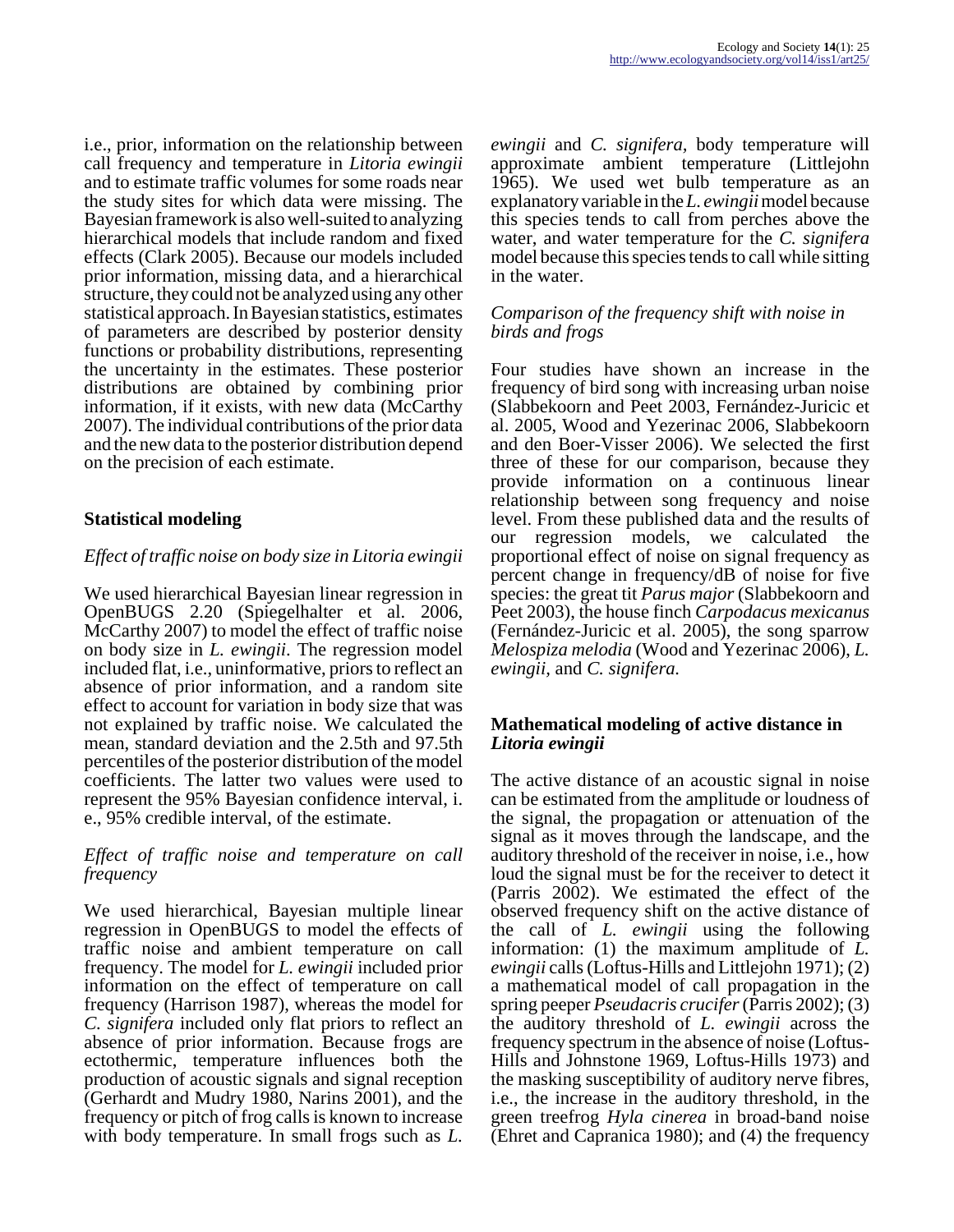distribution of traffic noise, estimated from a digital recording of noise taken adjacent to the Eastern Freeway in Melbourne (Fig. 4). The advertisement call of *P. crucifer* has similar spectral properties to the call of *L. ewingii,* so it is reasonable to expect that the two calls would propagate similarly in the environment.

We used the following parameters in the mathematical model: a male frog calling from an elevated position 50 cm above the ground at an amplitude of 91 dB root mean squared (RMS) SPL at 50 cm, with the hearing thresholds of the female receiver set at 63.8 and 62.4 dB SPL. These two values were the expected hearing thresholds before and after the observed frequency shift in the male's call at the noisiest site included in the study. The difference between the active distances of the call at the two hearing thresholds gave the change in active distance with the frequency shift in traffic noise. We also used the equation presented by Parris (2002) to estimate the increase in nightly energy expenditure by male frogs if they called at a higher amplitude, rather than calling at a higher pitch, to reduce the masking effect of traffic noise. Please refer to Appendix 3 for more information on the methods used.

# **RESULTS**

# **Body size of** *Litoria ewingii*

The predicted change in the body size of males of *Litoria ewingii* with increasing traffic noise at a site was small, although wide credible intervals indicate considerable uncertainty regarding the size of the effect (Fig. 5). The model predicted an average decrease in snout-vent length of 0.034 mm/dB of traffic noise (95% CI: -0.28 - 0.18), which corresponds to a decrease of 0.73 mm (2.3%) in snout-vent length between sites with traffic noise levels of 47 and 68 dB(A)  $L_{10}$  18 hr SPL, respectively (Fig. 5). Based on data from 15 species of Australian frogs (Loftus-Hills 1973), this change in body size would confer an increase of approximately 40 Hz in the dominant frequency of a frog's call. However, more data are required, particularly at very quiet and very noisy sites, to be confident of the nature and magnitude of the relationship between traffic noise and body size in *L. ewingii*.

## **Effect of traffic noise on the frequency of calls**

Regression modeling indicated that males of *Litoria ewingii* called at a higher pitch at sites with higher levels of traffic noise. The predicted increase in the dominant frequency of *L. ewingii* calls was 4.1 Hz/ dB of traffic noise (95% CI: -1.2 - 9.6; Table 1; Fig. 6A). This represents an increase of 123 Hz over the range of noise levels observed, and a proportional increase of 0.17 %/dB of traffic noise or 5.0 % over the range of data. The lower frequency of the advertisement call of *Crinia signifera* was also predicted to increase with traffic noise, but to a lesser extent: 1.5 Hz/dB of traffic noise (95% CI: -5.8 - 8.8; Table 1; Fig. 6B). This corresponds to an increase of 63 Hz over the range of traffic noise levels observed, and a proportional frequency shift of 0.061 %/dB of traffic noise, or 2.3% in total. Given the wide credible intervals around this prediction, the effect of traffic noise on the lower frequency of *C. signifera* calls is very uncertain, and further data are required to clarify the relationship. The predicted effect of traffic noise on the upper frequency of *C. signifera* calls was close to zero (-0.44 Hz/dB, 95% CI: -8.9 - 8.1), consistent with our expectation that the upper frequency would experience less acoustic interference from traffic noise and would therefore be less likely to change in response. The average effect was actually negative, suggesting a decrease in frequency with increasing traffic noise, but wide credible intervals indicate that this result, too, is very uncertain. When considering the lower frequency of *C. signifera* calls, the average effect of traffic noise on call frequency in *L. ewingii* and *C. signifera* was an increase of 3.0 Hz/dB of traffic noise (95% CI: -1.0 - 7.0).

## **Effect of temperature on the frequency of calls**

*Litoria ewingii* clearly called at a higher pitch in warmer conditions, with a predicted increase in the dominant frequency of its advertisement call of 21.5  $Hz$ <sup>o</sup>C of wet bulb temperature (95% CI: 10.8 – 32.4; Table 1; Fig. 7A). Both the lower and upper frequencies of the advertisement call of *C. signifera* were also predicted to increase with temperature, but the effect was less certain. Regression modeling estimated an increase of 10.3 Hz/°C of water temperature (95% CI: -6.2 – 26.2; Table 1; Fig. 7B) for the lower frequency and 17.3 Hz/°C (95% CI:  $-1.8 - 37.1$ ) for the upper frequency. As for the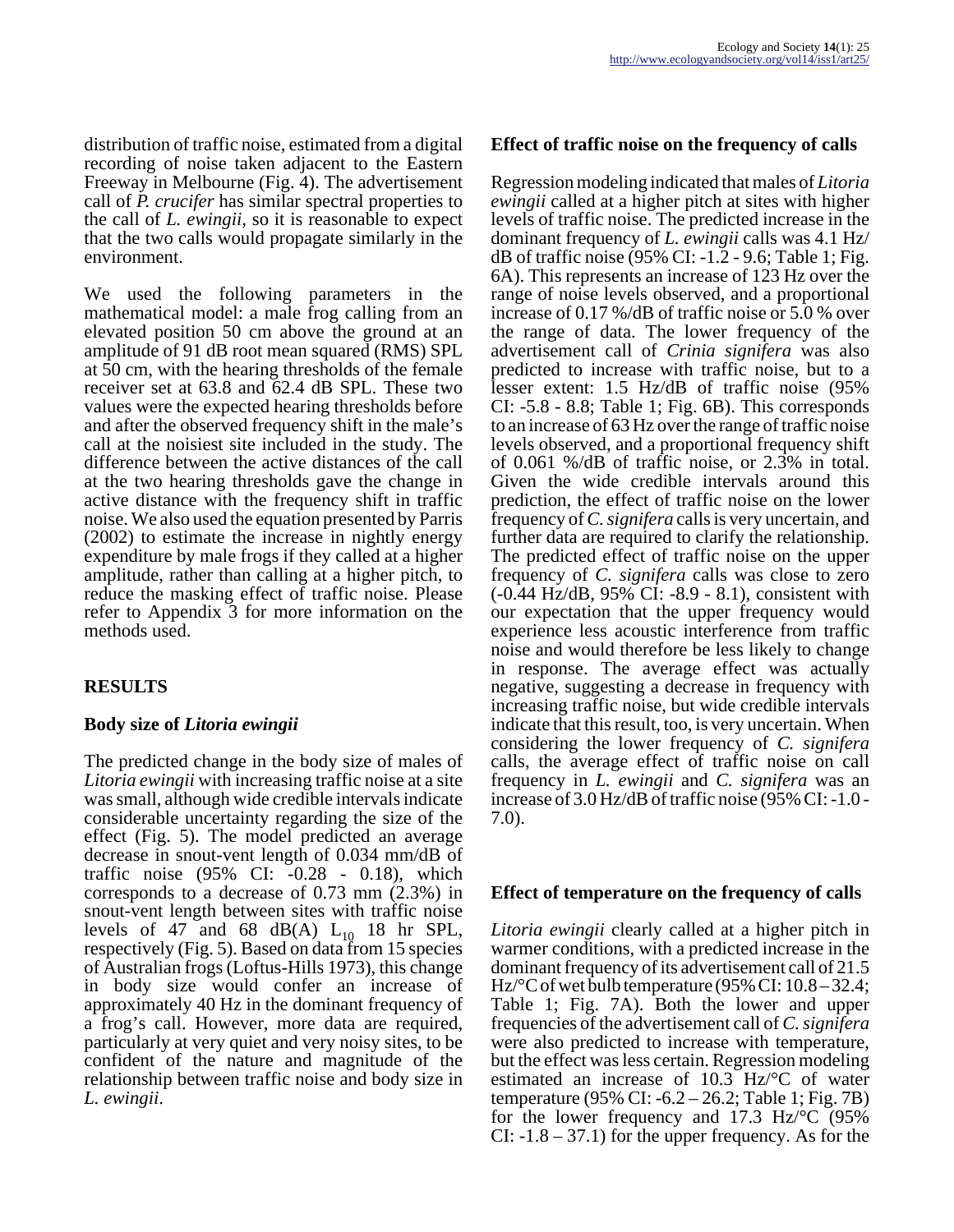**Fig. 4**. Power spectrum of traffic noise used in the mathematical model of the active distance of *Litoria ewingii* calls, corrected for an overall SPL of 77 dB.



effect of traffic noise on call frequency in *C. signifera,* the effect of temperature needs to be clarified with additional data. The model for *L. ewingii* included prior information on the effect of temperature on call frequency, with a mean of 37.9  $Hz$ <sup> $\overline{O}$ </sup>C, a standard error of 12.1 Hz $\overline{O}$ C, and a sample size of 28 individuals (Harrison 1987). Both the prior information and our data contributed to the final estimate of the effect (the posterior distribution), but our data contributed approximately four times as much information as the prior.

#### **Comparison with the effect of urban noise on the frequency of bird song**

The proportional effect of urban noise on signal frequency in birds appears to be larger than the effect we observed in frogs (Fig. 8). The effect of urban noise on the minimum frequency of *M. melodia* song is definitely larger than the effect of traffic noise on the dominant frequency of *L. ewingii* calls and the lower frequency of *C. signifera* calls, whereas the

effect of noise on the song of *C. mexicanus* and *P. major* is likely to be larger. The proportional effect of traffic noise on signal frequency was similar in the two frog species and was estimated more precisely than the effect in birds as indicated by the narrower confidence/credible intervals (Fig. 8).

## **The active distance of** *Litoria ewingii* **calls in noise**

Mathematical modeling demonstrated that the increase in call frequency with traffic noise observed in *L. ewingii* would provide a substantial benefit to the caller. The active distance of the call was predicted to increase by approximately 24%, from 19.2 to 23.8 m, in the maximum traffic noise level observed during the study (77 dB SPL). This is because of a decrease of approximately 1.4 dB in the sound-pressure level of traffic noise when moving up the frequency spectrum from 2461 to 2584 Hz (Fig. 4), resulting in less effective masking of the higher-frequency call. If one assumes that a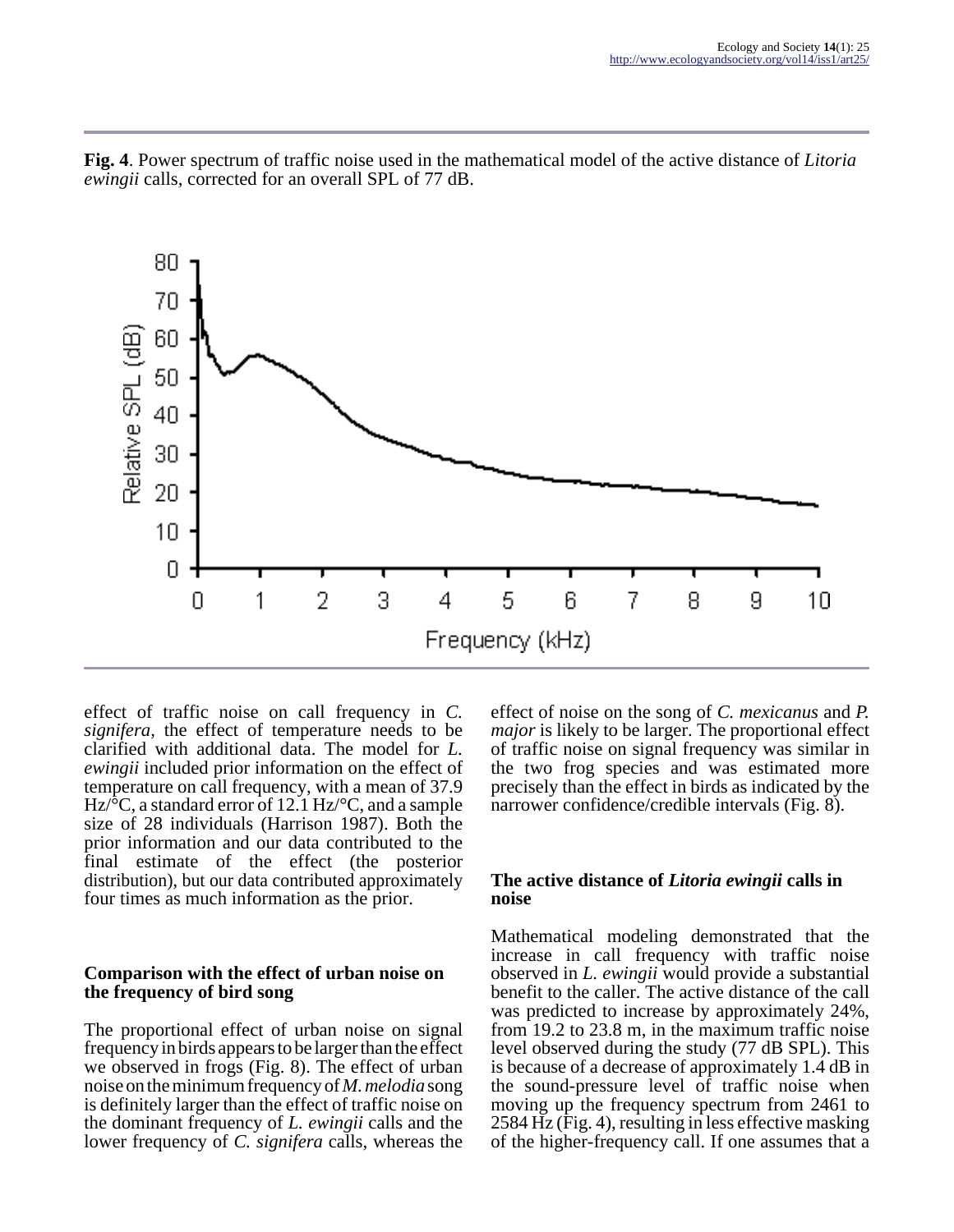**Fig. 5.** Body size expressed as snout-vent length (SVL) of *Litoria ewingii* as a function of traffic noise (*n* = 12). The solid line shows the predicted relationship, dashed lines the 95% credible intervals, and circles the mean SVL observed at each site.



calling *L. ewingii* is an omnidirectional radiator of sound (Prestwich et al. 1989), the active area of the call in traffic noise would increase by approximately 54%, from 1152 to 1772 m², with the observed frequency shift. However, in the absence of background noise, a call of 91 dB RMS SPL is predicted to have an active distance of approximately 74.5 m and an active area of 17,440 m²; thus, the frequency shift only partially compensates for the masking effect of traffic noise. Calling at a higher amplitude is another strategy that frogs could use to reduce masking from traffic noise, although one that comes at a substantial energetic cost. To obtain the same release from masking provided by a 123-Hz frequency shift, a calling frog would increase its nightly energy expenditure by approximately 37%, from an estimated 132 to 180 J with a 1.4-dB increase in the amplitude of its call from 91 to 92.4 dB RMS SPL and 3 hr of calling/ night (Parris 2002).

# **DISCUSSION**

#### **Effect of traffic noise on the frequency of calls**

We observed an increase of approximately 125 Hz in the dominant frequency of *Litoria ewingii* calls between the sites with the lowest and highest levels of traffic noise. Based on laboratory experiments with other frog species, differences in frequency of this size would be clearly detectable by conspecific females in the absence of masking noise (Ryan 1983, Gerhardt 1991). However, it remains to be seen whether such a difference would influence mate choice by female frogs in a noisy field environment (Wollerman and Wiley 2002). Barrass (1985) observed an increase in the fundamental frequency of *Bufo woodhousei* and *Hyla cinerea* calls of 0.18%/dB and 0.61%/dB of traffic noise, respectively, between one site with a moderate level of traffic noise, i.e., an hourly equivalent sound level  $($ Leq  $[1 \text{ hr}]$ ) = 53.8 dB SPL, and a second, noisier site near an interstate highway (Leq  $[1 \text{ hr}] = 74.2$ dB SPL) in Texas, USA. Because of the unreplicated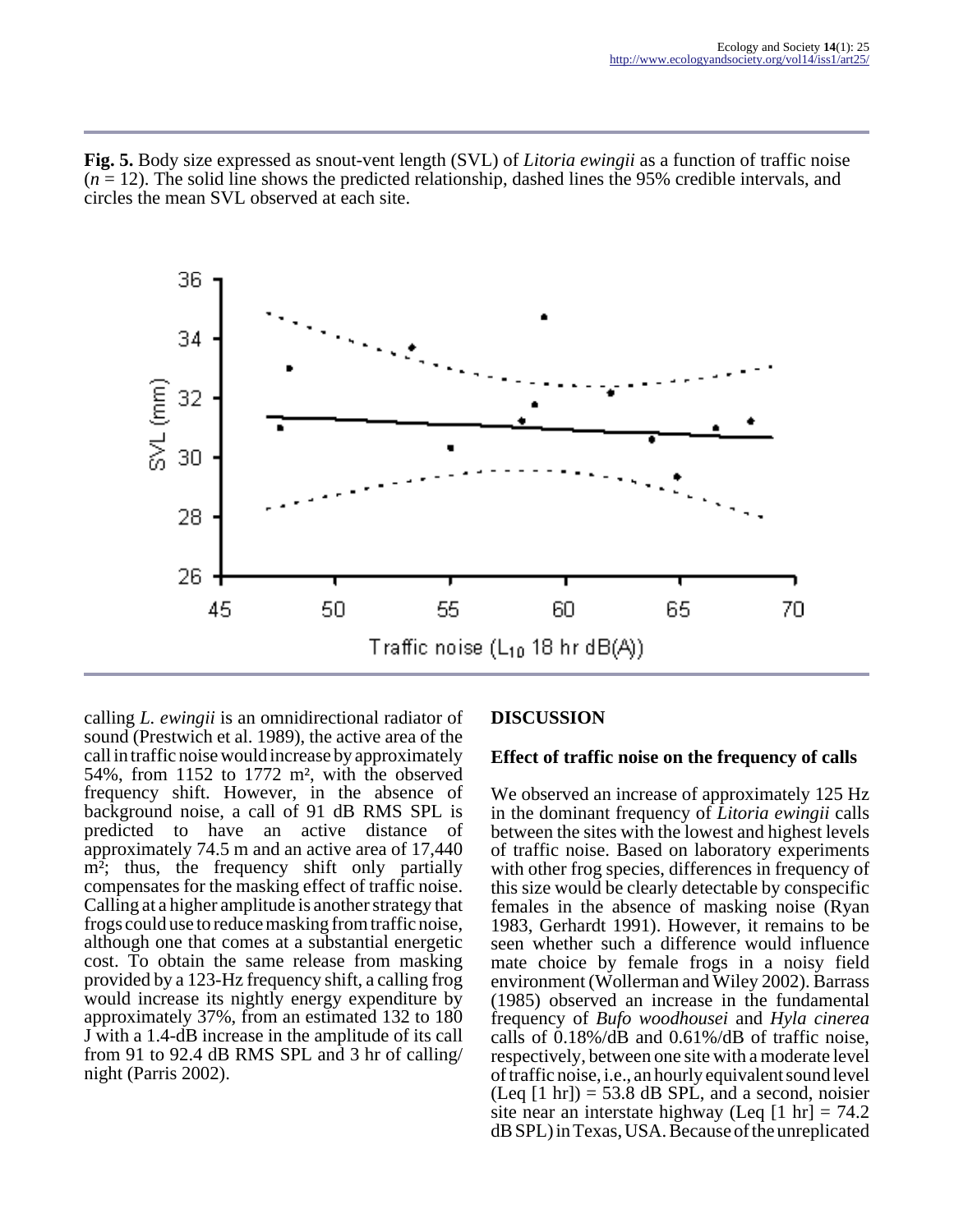**Fig. 6**. The effect of traffic noise on the frequency of frog calls. (A) Dominant frequency of the advertisement call of *Litoria ewingii*, with wet bulb temperature held constant at  $10^{\circ}C$  ( $n = 24$ ). (B) Lower frequency of the advertisement call of *Crinia signifera,* with water temperature held constant at 15<sup>o</sup>C ( $n = 28$ ). Solid lines show the predicted relationships, dashed lines the 95% credible intervals, and circles the mean call frequency observed at each site, corrected for temperature.

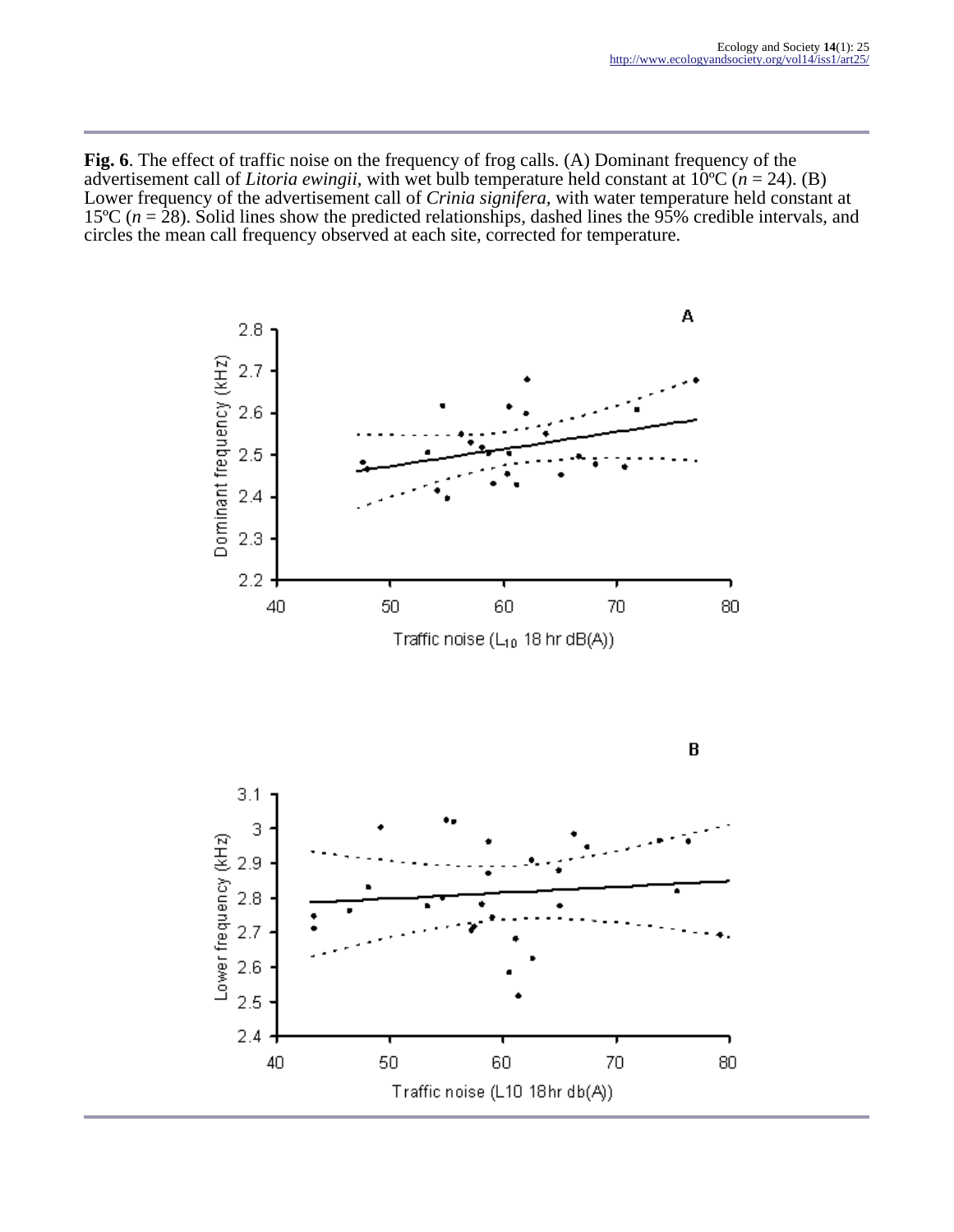|               | Litoria ewingii |           |         |       | Crinia signifera |           |         |       |
|---------------|-----------------|-----------|---------|-------|------------------|-----------|---------|-------|
| Variable      | Mean            | <b>SD</b> | 2.5%    | 97.5% | Mean             | <b>SD</b> | 2.5%    | 97.5% |
| Constant      | 2489            | 19.1      | 2452    | 2527  | 2835             | 34.2      | 2766    | 2901  |
| Traffic noise | 4.15            | 2.76      | $-1.24$ | 9.60  | 1.50             | 3.68      | $-5.76$ | 8.77  |
| Temperature   | 21.5            | 5.49      | 10.8    | 32.4  | 10.3             | 8.22      | $-6.16$ | 26.2  |

**Table 1.** Coefficients (mean, standard deviation, and 2.5th and 97.5th percentiles) of the variables included in the regression models of call frequency as a function of traffic noise, expressed as  $L_{10}$  18 hr dB(A) SPL, and temperature expressed as degrees Centigrade. Coefficients are shown for the models of the dominant frequency of the call of *Litoria ewingii* and the lower frequency of the call of *Crinia signifera.*

nature of his study, these results must be viewed with caution. However, they suggest that the phenomenon of frogs calling at a higher pitch in traffic noise may extend beyond *L. ewingii.* Although our statistical modeling indicated that *C. signifera* may also call at a higher pitch in traffic noise, more data are required to be certain of the relationship. The broadband nature of its advertisement call may make a frequency shift in noise a less useful strategy for *C. signifera* to adopt, or more difficult to identify with the methods used in our study. In general, broadband signals are harder to detect in noise than tonal signals, because the energy in the signal is spread out over a wide range of frequencies (Warren et al. 2006).

The predicted increases in signal frequency with traffic noise in *L. ewingii* and *C. signifera* are smaller than those seen in birds (Slabbekoorn and Peet 2003, Fernández-Juricic et al. 2005, Wood and Yezerinac 2006; Fig. 8), as could be expected from the different ways that acoustic signals develop in the two groups. Songbirds learn their songs from parents, neighbors, and other associates, and some species continue to incorporate new songs into their repertoire throughout their lives (Hultsch and Todt 2004). Song dialects can develop quickly in songbirds and tend to reflect the social relationships among birds rather than genotypic differences between populations (Kroodsma 2004). Lowfrequency components of songs will be harder to detect in noisy urban habitats and may not be learned by other birds (Slabbekoorn and Peet 2003, Brumm 2006). Consequently, new song dialects with improved detectability in noise could develop fairly

rapidly in urban populations (Slabbekoorn and den Boer-Visser 2006). Songbirds can also change other song characteristics such as amplitude and redundancy, i.e., the level of repetition within a song, as a short-term response to noise (Brumm 2004, Brumm and Slater 2006), although short-term changes in song frequency in noise have not been demonstrated. Songbirds could be expected to show a faster and/or larger frequency shift in response to acoustic masking by traffic noise than frogs, which do not learn their calls. In frogs, a substantial population-level shift in call frequency may take many generations to manifest. Populations exposed to traffic noise for longer than the minimum of 20 yr used in our study might demonstrate a larger frequency shift than those we observed.

### **The active distance of advertisement calls in noise**

Mathematical modeling indicated that the frequency shift in *L. ewingii* would substantially increase the active distance of its advertisement call in traffic noise. Furthermore, the alternative strategy of calling at a higher amplitude to reduce acoustic interference would incur a substantial energetic cost. These results suggest that calling at a higher pitch is a better long-term strategy for reducing acoustic interference from traffic noise than calling more loudly, assuming that the higher-pitched call is still reasonably attractive to females. The number of nights a frog spends calling at a breeding site, known as chorus tenure, explains much of the variation in male mating success across many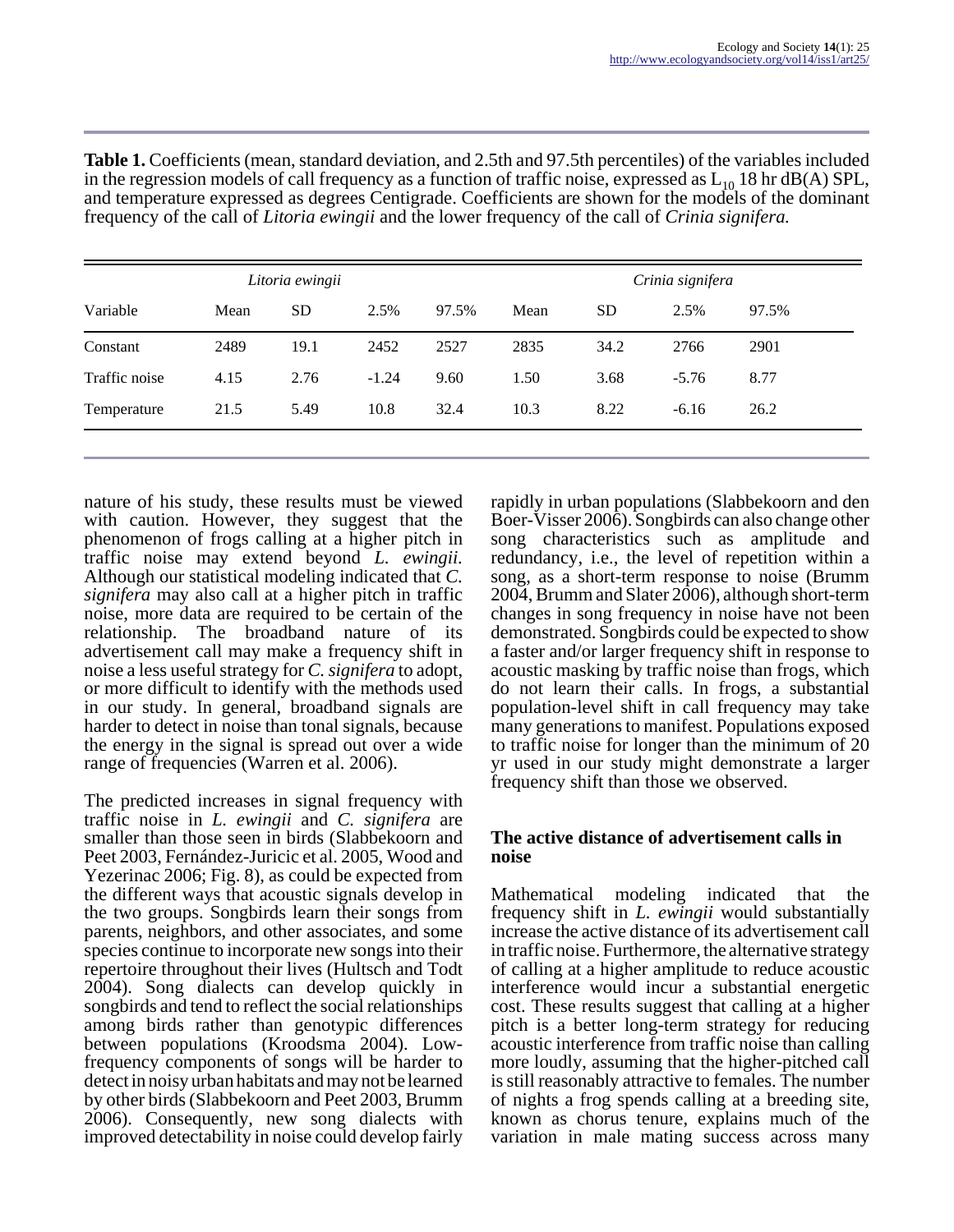**Fig. 7**. The effect of temperature on the frequency of frog calls, with traffic noise held constant at 50 dB (A) L10 18 hr SPL. (A) Dominant frequency of the advertisement call of *Litoria ewingii* as a function of wet bulb temperature (*n* = 24). (B) Lower frequency of the advertisement call of *Crinia signifera* as a function of water temperature  $(n = 28)$ . Solid lines show the predicted relationships, dashed lines the 95% credible intervals, and circles the mean call frequency observed at each site, corrected for traffic noise.

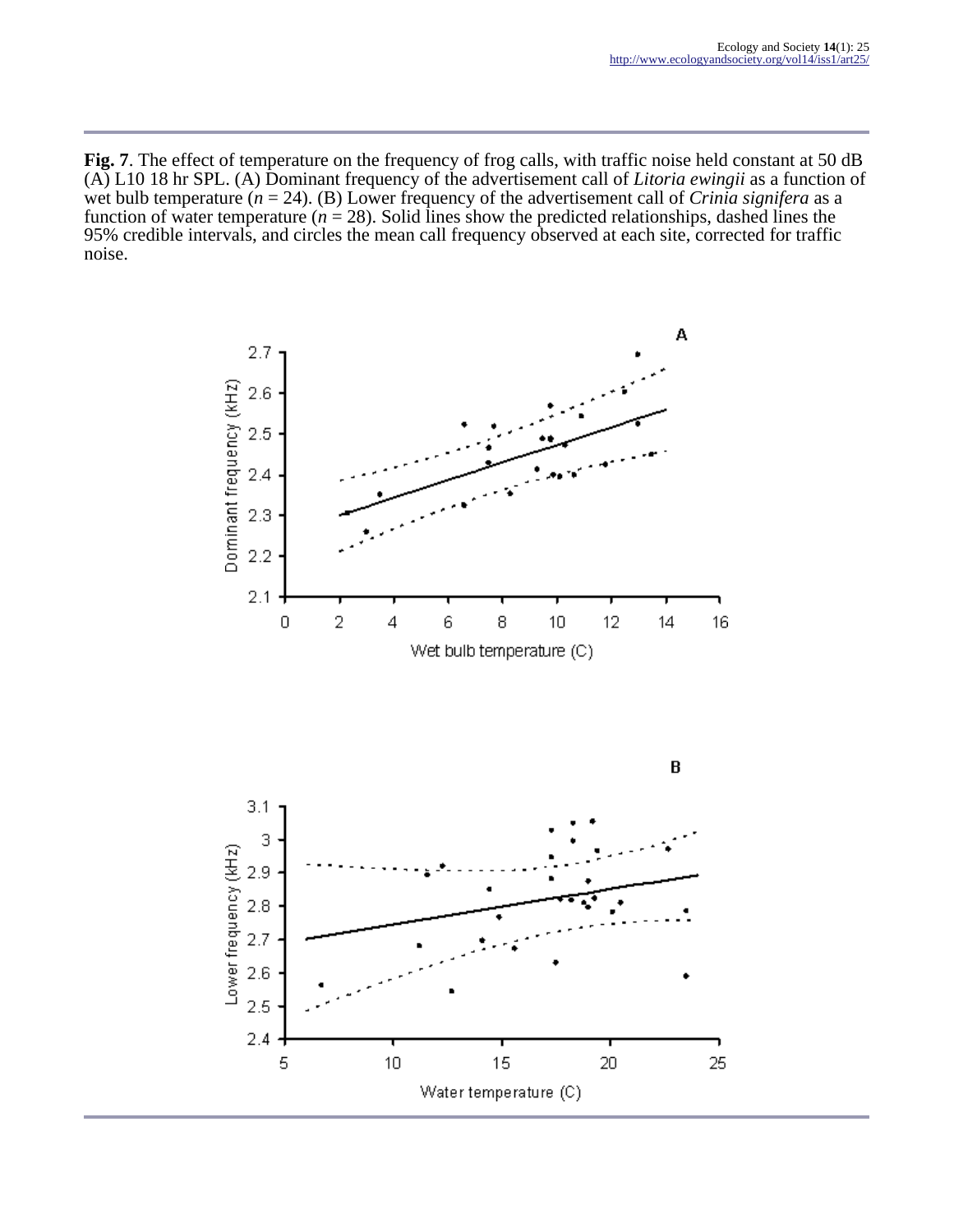**Fig. 8**. Comparison of the proportional effect of noise on the frequency of birdsong and frog calls across five species (mean effect with 95% confidence/credible intervals). Species: *Melospiza melodia* (Wood and Yezerinac 2006), *Carpodacus mexicanus* (Fernández-Juricic et al. 2005), *Parus major* (Slabbekoorn and Peet 2003), and *Litoria ewingii* and *Crinia signifera* (this study).



species of prolonged breeders: the longer the tenure, the greater the probability of obtaining at least one mate (Wells 2007). Chorus tenure is limited by a male's energy reserves (Murphy 1994), so that calling louder in noisy conditions is likely to reduce chorus tenure, possibly reducing a male's overall mating success. The predicted 37% increase in energy expended with a 1.4-dB increase in call amplitude would either reduce the number of hours per night or the number of nights spent calling in a chorus.

Our mathematical model is based on empirical measurements of call attenuation in *Pseudacris crucifer* from North America (Brenowitz et al. 1984) and information on the masking effect of noise in *Hyla cinerea* (Ehret and Capranica 1980). It therefore assumes that call attenuation and masking in *L. ewingii* are similar to those observed in *P. crucifer* and *H. cinerea,* respectively. *Pseudacris crucifer* and *L. ewingii* are both small frogs of the family Hylidae. Their advertisement calls cover a narrow spectral band with a dominant

frequency of approximately 2.2–2.8 kHz, so it is reasonable to assume that they would attenuate similarly. Further, although Ehret and Capranica (1980) presented data on masking of advertisement calls by broadband noise, Bee and Swanson (2007) showed that the masking effect of traffic noise was very similar. They found that the spectrum level of the call of *H. chrysoscelis* needed to be 25 dB above the level of the traffic noise at the dominant frequency of the call for the female frogs to detect and move toward it, based on the average LCeq value for traffic noise in the 1/3 octave band with a center frequency of 2 kHz.

### **Possible mechanisms underlying the frequency shift**

Because frog calls are considered to be innate rather than learned, a frequency shift in a frog population exposed to traffic noise could represent an evolutionary adaptation to noisy conditions. If this were the case, the frequency shift would take a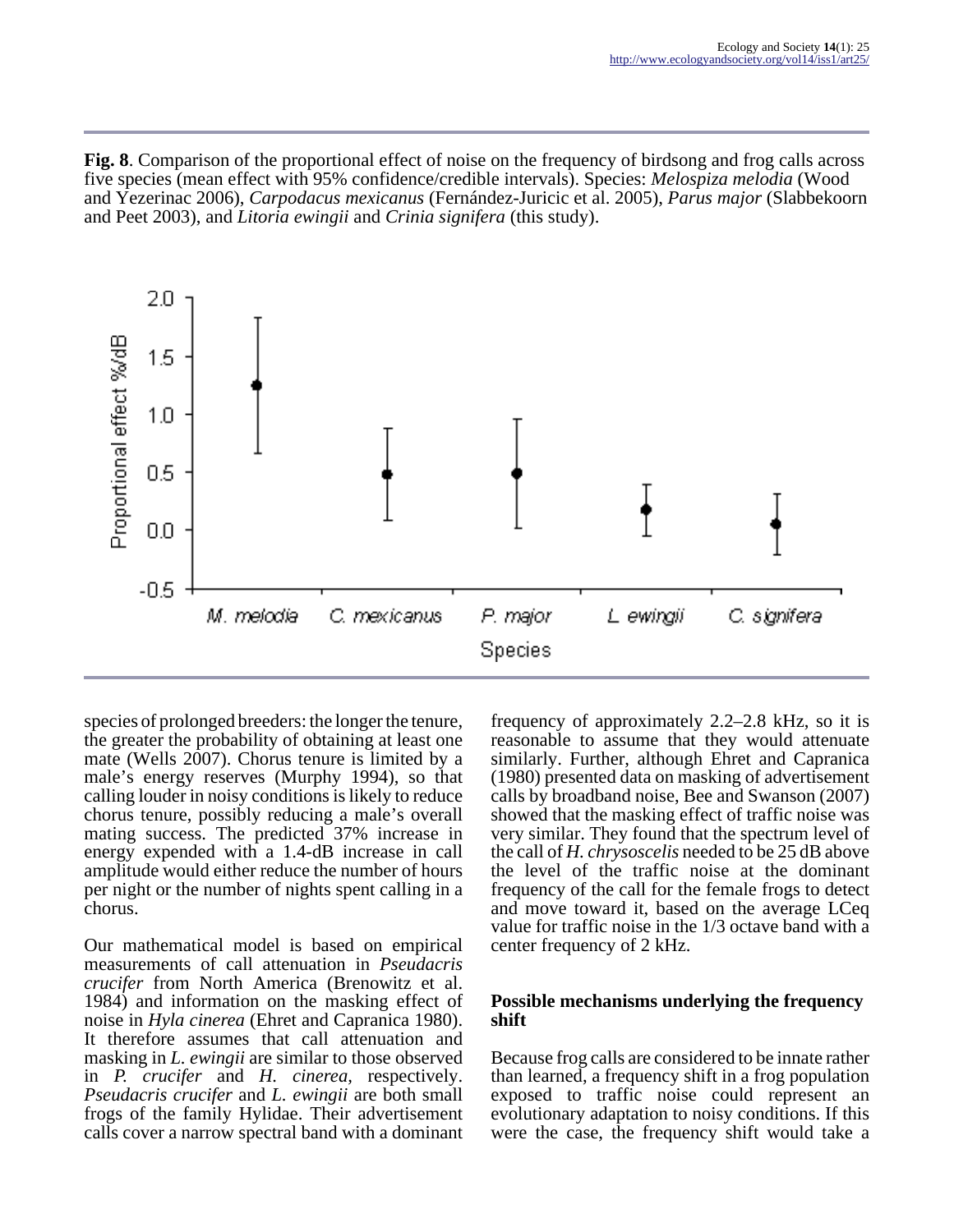number of generations to manifest; how many would depend on the strength of the selection pressure for higher-pitched calls. Alternatively, the frequency shift observed in *Litoria ewingii* might represent a short-term, plastic response to noisy conditions. There is some evidence of plasticity in the frequency of frog calls, with individual males of certain species known to call at a lower pitch in response to the calls of other males nearby (Lopez et al. 1988, Wagner 1989, Howard and Young 1998, Giacoma and Castellano 2001, Owen and Gordon 2005). However, there is no evidence that frogs can increase the frequency of their calls as a short-term response to noise. Field or laboratory experiments to measure call frequency within individuals before and after exposure to noise are required to assess this hypothesis. If males of our study species normally lower the frequency of their advertisement call during interactions with rivals, masking by traffic noise could interfere with these interactions because males would have difficulty hearing each other. This would then lead to males calling at a higher average frequency at noisy sites than at quiet sites. In a playback experiment, Harrison (1987) found that *L. ewingii* males did not change the pitch of their advertisement call in response to the calls of other males. To our knowledge, there are no data available on the response of *C. signifera* males in this situation.

Other possible explanations for the observed frequency shift with traffic noise are that males from noisier sites are consistently smaller than males from quieter sites, or that they call at a higher amplitude in noisy conditions despite the energetic cost, with a concomitant increase in call frequency (Martin 1971, Lopez et al. 1988). Our analysis of the body size of *L. ewingii* as a function of traffic noise was inconclusive; although we did not find strong evidence of an important decrease in body size with increasing traffic noise, it is possible that a larger data set would reveal one. We accounted for random site-to-site variation in the size distribution of frogs during modeling of the effect of traffic noise on call frequency, but not for a systematic decrease in body size with increasing traffic noise. Noisier sites may experience higher levels of adult mortality from road kill or other urban hazards, skewing the distribution of body sizes. Alternatively, traffic noise may be negatively correlated with the quality of breeding habitat at a site. Poorer quality habitat could reduce the size of frogs at metamorphosis, and thus their adult body size (Berven 1990). Reliable measurements of the

amplitude of acoustic signals in the field would be needed to observe an amplitude shift in response to traffic noise. These could be obtained using careful sampling protocols that enable the distance between a calling frog and the microphone to be estimated accurately (Brumm 2004).

### **Implications for the ecology, evolution, and conservation of frogs in noisy urban habitats**

Although calling at a higher frequency in traffic noise will increase the distance over which a male can be heard, it may not be the best strategy for attracting females for mating. When presented with a choice, female frogs of some species prefer lowerpitched calls, which indicate larger and/or more experienced males (Ryan 1986, Pombal et al. 1994, Wollerman 1998, Felton et al. 2006). If male frogs calling at a higher pitch in traffic noise were a general phenomenon, this would present an intriguing trade-off between audibility and attractiveness to potential mates in these species. This trade-off has also been hypothesized for individuals of *Parus major* that sing at a higher pitch in urban noise (Slabbekoorn and Ripmeester 2008). If male frogs do not call at a higher pitch in traffic noise, females may have difficulty locating mates, potentially leading to reduced breeding success and population declines over time. In addition, females may expend extra energy and expose themselves to an increased risk of predation while searching for mates (Gerhardt 1991). If males do call at a higher pitch, they may make themselves less attractive to females and less imposing to rival males (Wagner 1989, Giacoma and Castellano 2001). Such a frequency shift could also lead to reduced territory sizes and/or a change in the rate of agonistic encounters between male frogs (Wagner 1989, Giacoma and Castellano 2001). Field studies of mating success as a function of call frequency in traffic-noisy habitats, and of changes in male-male interactions between quiet and noisy sites, are needed to elucidate these effects. It is unlikely that male frogs with advertisement calls below 3 kHz, such as our study species, could achieve a frequency shift large enough to counteract fully the acoustic interference caused by traffic noise; even if it were possible, it would not be advantageous if the innerear tuning of the receivers did not alter sufficiently (Ryan 1986). The frequency shift observed in *L. ewingii* increased the active distance of its call from approximately 19 to 24 m, but this is still much less than the active distance of 74.5 m predicted in the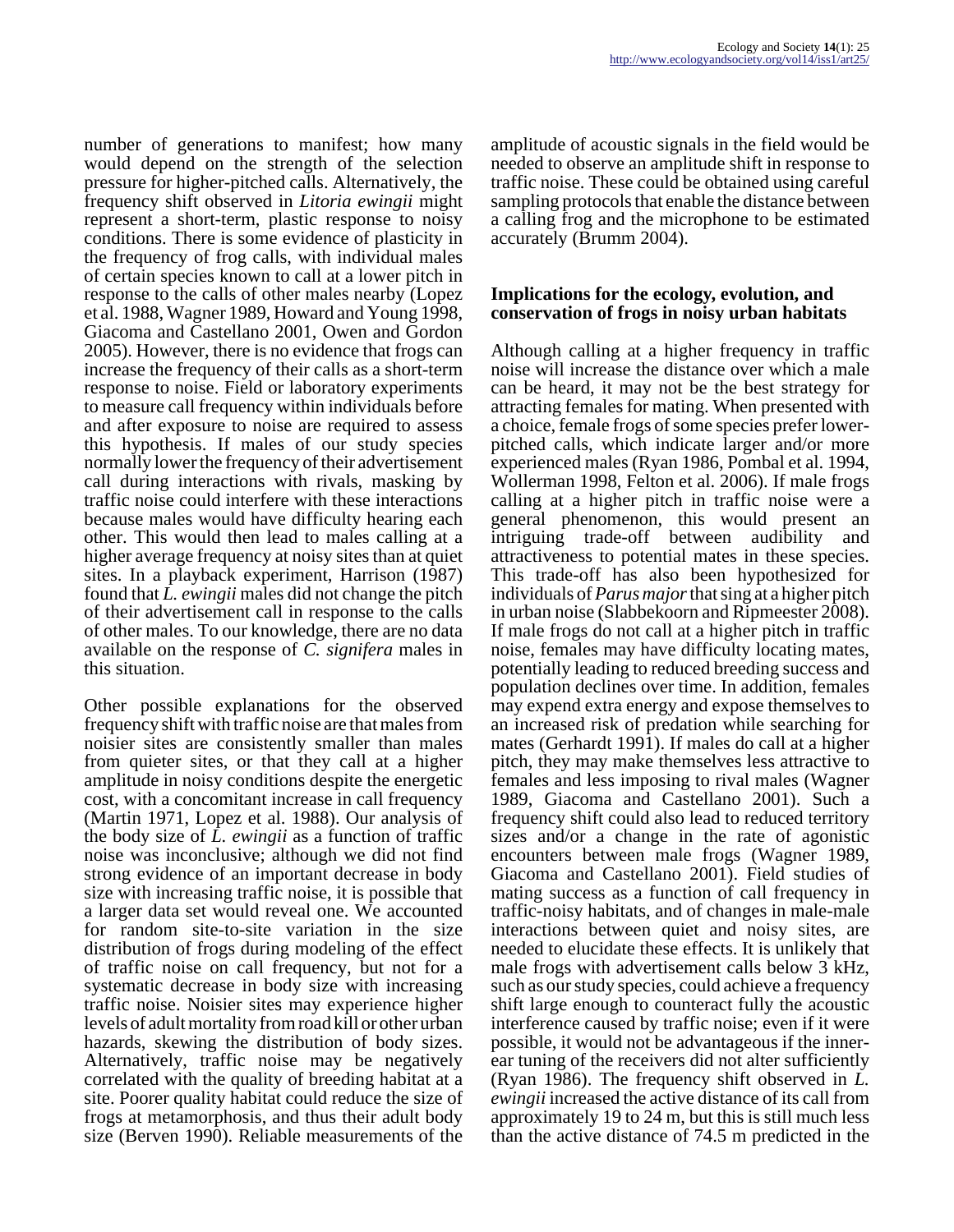absence of noise. Frogs exposed to high levels of traffic noise will suffer substantial acoustic interference, which, if translated into reduced breeding success, could eventually lead to the local extinction of populations in otherwise suitable habitats.

## **CONCLUSION**

We found evidence that the spectral characteristics of *L. ewingii* calls are changing with increasing road-traffic noise, but insufficiently to reverse the masking effect of noise. Given the large and increasing proportion of habitats around the world that are affected by roads, traffic noise has the potential to affect many populations of frogs that are already vulnerable to threats such as habitat loss and fragmentation, pollution, and disease (Stuart et al. 2004). But how do we protect frogs and other acoustically communicating animals from traffic noise? Slabbekoorn and Ripmeester (2008) suggested solid sound barriers to protect birds from urban noise, but such barriers may prevent the movement of terrestrial animals through the landscape, leading to the isolation of populations (Forman and Alexander 1998, Forman et al. 2003). Solid sound barriers with regular overpasses or tunnels would reduce noise levels but still allow animals to cross the road, assuming that the animals in a given area will use these types of crossing structures. Dense vegetation along roadsides may also attenuate traffic noise and will probably be cheaper to install than solid barriers. Particularly in areas in which populations of endangered species are exposed to high levels of traffic noise, the use of such engineering measures may be a worthwhile management strategy.

*Responses to this article can be read online at: [http://www](http://www.ecologyandsociety.org/vol14/iss1/art25/responses/).ecologyandsociety.org/vol14/iss1/art25/ responses/*

#### **Acknowledgments:**

*We thank Rob Clemens and Angela Schneider for collecting frog recordings, and the many volunteers who helped with field work. We are grateful to VicRoads, the Mornington Peninsula Shire, the Shires of Nillumbik and Yarra Ranges, and the Cities of Banyule, Casey, Darebin, Frankston, Hume, Melton, and Moreland for data on traffic volumes.*

*We thank Michael McCarthy for assistance with data analysis; Andrew Bennett, Henrik Brumm, Beth Dawson, Murray Littlejohn, Brian Sullivan, and Mark McDonnell for discussions; and Henrik Brumm, Fiona Fidler, Murray Littlejohn, and Michael McCarthy for comments on the manuscript. This research was approved by the Deakin University Animal Welfare Committee and supported by an ARC Discovery grant to K. M. P., the Baker Foundation, and the Applied Environmental Decision Analysis research hub. This hub is funded by the Commonwealth Environment Research Facilities (CERF) program, an Australian government initiative that promotes world-class, public-good research. M. V.-L. and J. M. A. N. made an equal contribution to this work.* 

## **LITERATURE CITED**

**Anderson, D. R., K. P. Burnham, and W. L. Thompson.** 2000. Null hypothesis testing: problems, prevalence, and an alternative. *Journal of Wildlife Management* **64**:912-923.

**Asquith, A., and R. Altig.** 1990. Male call frequency as a criterion for female choice in *Hyla cinerea. Journal of Herpetology* **24**:198-201.

**Barrass, A. N.** 1985. *The effects of highway traffic noise on the phonotactic and associated reproductive behaviour of selected anurans.* Dissertation. Vanderbilt University, Nashville, Tennessee, USA.

**Bee, M. A., S. A. Perrill, and P. C. Owen.** 2000. Male green frogs lower the pitch of acoustic signals in defense of territories: a possible dishonest signal of size? *Behavioral Ecology* **11**:169-177.

**Bee, M. A., and E. M. Swanson.** 2007. Auditory masking of anuran advertisement calls by road traffic noise. *Animal Behaviour* **74**:1765-1776.

**Berven, K. A.** 1990. Factors affecting population fluctuations in larval and adult stages of the wood frog (*Rana sylvatica*). *Ecology* **71**:1599-1608.

**Brenowitz, E. A., W. Wilczynski, and H. H. Zakon.** 1984. Acoustic communication in spring peepers: environmental and behavioral aspects. *Journal of Comparative Physiology A***155**:585-592.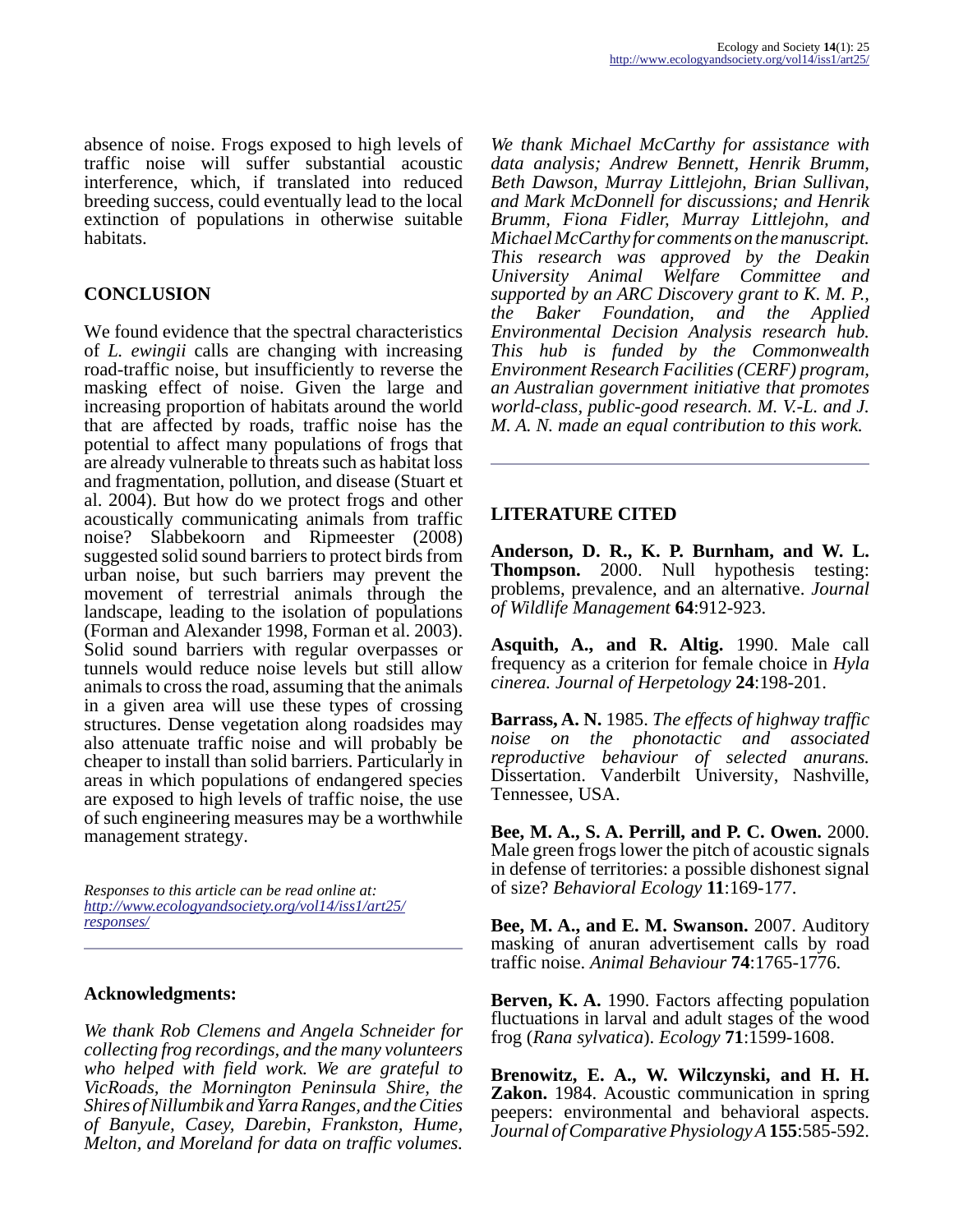**Brumm, H.** 2004. The impact of environmental noise on song amplitude in a territorial bird. *Journal of Animal Ecology* **73**:434-440.

**Brumm, H.** 2006. City birds have changed their tune. *Current Biology* **16**:R1003-R1004.

**Brumm, H., and H. Slabbekoorn.** 2005. Acoustic communication in noise. *Advances in the Study of Behaviour* **35**:151-209.

**Clark, J. S.** 2005. Why environmental scientists are becoming Bayesians. *Ecology Letters* **8**:2-15.

**Department of Transport Welsh Office.** 1988. *Calculation of road traffic noise.* Her Majesty's Stationery Office, London, UK.

**Ehret, G., and R. R. Capranica.** 1980. Masking patterns and filter characteristics of auditory nerve fibers in the green treefrog (*Hyla cinerea*). *Journal of Comparative Physiology* **141**:1-12.

**Eigenbrod, F., S. J. Hecnar, and L. Fahrig.** 2009. Quantifying the road-effect zone: threshold effects of a motorway on anuran populations in Ontario, Canada. *Ecology and Society* **14**(1): 24. [online] URL: [http://www.ecologyandsociety.org/vol14/iss1/](http://www.ecologyandsociety.org/vol14/iss1/art24/) [art24/.](http://www.ecologyandsociety.org/vol14/iss1/art24/)

**Fellers, G. M.** 1979. Aggression, territoriality, and mating behaviour in North American treefrogs. *Animal Behaviour* **27**:107-119.

**Felton, A., R. A. Alford, A. M. Felton, and L. Schwarzkopf.** 2006. Multiple mate choice criteria and the importance of age for male mating success in the microhylid frog, *Cophixalus ornatus. Behavioral Ecology and Sociobiology* **59**:786-795.

**Fernández-Juricic, E., R. Poston, K. De Collibus, T. Morgan, B. Bastain, C. Martin, K. Jones, and R. Treminio.** 2005. Microhabitat selection and singing behaviour patterns of male house finches (*Carpodacus mexicanus*) in urban parks in a heavily urbanized landscape in the western U.S. *Urban Habitats* **3**:49-69.

**Fidler F., M. A. Burgman, G. Cumming, R. Buttrose, and N. Thomason.** 2006. Impact of criticism of null-hypothesis significance testing on statistical reporting practices in conservation biology. *Conservation Biology* **20**:1539-1544.

**Forman, R. T. T., and L. E. Alexander.** 1998. Roads and their major ecological effects. *Annual Review of Ecology and Systematics* **29**:207-231.

**Forman, R. T. T., D. Sperling, J. A. Bissonette, A. P. Clevenger, C. D. Cutshall, V. H. Dale, L. Fahrig, R. France, C. R. Goldman, K. Heanue, J. A. Jones, F. J. Swanson, T. Turrentine, and T. C. Winter.** 2003. *Road ecology: science and solutions.* Island Press, Washington D.C., USA.

**Fuller, R. A., P. H. Warren, and K. J. Gaston.** 2007. Daytime noise predicts nocturnal singing in urban robins. *Biology Letters* **3**:368-370.

**Gerhardt, H. C.** 1991. Female mate choice in treefrogs: static and dynamic acoustic criteria. *Animal Behaviour* **42**:615-635.

**Gerhardt, H. C., and F. Huber, editors.** 2002. *Acoustic communication in insects and Anurans: common problems and diverse solutions.* University of Chicago Press, Chicago, Illinois, USA.

**Gerhardt, H. C., and G. M. Klump.** 1988. Masking of acoustic signals by the chorus background noise in the green tree frog: a limitation on mate choice. *Animal Behaviour* **36**:1247-1249.

**Gerhardt, H. C., and K. M. Mudry.** 1980. Temperature effects on frequency preferences and mating call frequencies in the green treefrog, *Hyla cinerea* (Anura: Hylidae). *Journal of Comparative Physiology* **137**:1-6.

**Giacoma, C., and S. Castellano.** 2001. Advertisement call variation and speciation in the *Bufo viridis* complex. Pages 205-219 *in* M. J. Ryan, editor. *Anuran communication.* Smithsonian Institution Press, Washington D.C., USA.

**Given, M. F.** 1999. Frequency alteration of the advertisement call in the carpenter frog *Rana virgatipes. Herpetologica* **55**:304-317.

**Halliday, T. R.** 2008. Why amphibians are important. *International Zoo Yearbook* **42**:7-14.

**Harrison, P. A.** 1987. *Vocal behaviour in the southeastern Australian tree frogs,* Litoria ewingii *and* L. verreauxi *(Anura: Hylidae)*. Dissertation. University of Melbourne, Melbourne, Australia.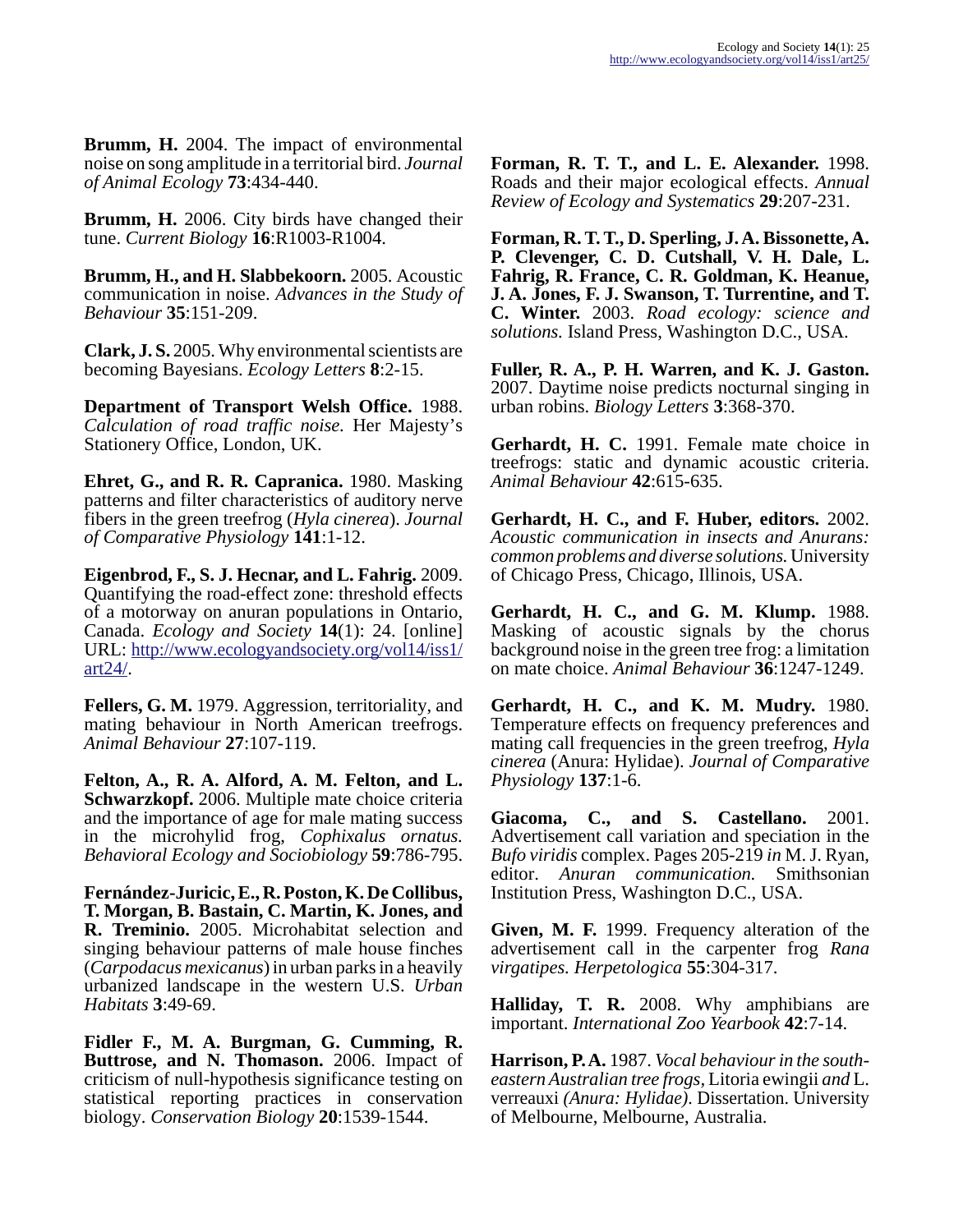**Hauser, M. D.** 1996. *The evolution of communication.* MIT Press, Cambridge, Massachusetts, USA.

**Heyer, W. R., M. A. Donnelly, R. W. McDiarmid, L. C. Hayek, and M. S. Foster, editors.** 1994. *Measuring and monitoring biological diversity: standard methods for amphibians.* Smithsonian Institution Press, Washington D.C., USA.

**Howard, R. D., and J. R. Young.** 1998. Individual variation in male vocal traits and female mating preferences in *Bufo americanus. Animal Behaviour* **55**:1165-1179.

**Hultsch, H., and D. Todt.** 2004. Learning to sing. Pages 80-107 *in* P. Marler and H. Slabbekoorn, editors. *Nature's music: the science of birdsong.* Academic Press, San Diego, California, USA.

**Johnson, D. H.** 1999. The insignificance of statistical significance testing. *Journal of Wildlife Management* **63**:763-772.

**Katti, M., and P. S. Warren.** 2004. Tits, noise, and urban bioacoustics. *Trends in Ecology and Evolution* **19**:109-110.

**Kroodsma, D.** 2004. The diversity and plasticity of birdsong. Pages 108-131 *in* P. Marler and H. Slabbekoorn, editors. *Nature's music: the science of birdsong.* Academic Press, San Diego, California, USA.

**Littlejohn, M. J.** 1964. Geographic isolation and mating call differentiation in *Crinia signifera. Evolution* **18**:262-266.

**Littlejohn, M. J.** 1965. Premating isolation in the *Hyla ewingii* complex (Anura: Hylidae). *Evolution* **19**:234-243.

**Littlejohn, M. J., and J. R. Wright.** 1997. Structure of the acoustic signals of *Crinia glauerti* (Anura: Myobatrachidae) from south-western Australia, and comparison with those of *C. signifera* from South Australia. *Transactions of the Royal Society of South Australia* **121**:103-117.

**Loftus-Hills, J. J.** 1973. Comparative aspects of auditory function in Australian anurans. *Australian Journal of Zoology* **21**:353-367.

**Loftus-Hills, J. J., and B. M. Johnstone.** 1969. Auditory function, communication, and the brainevoked response in anuran amphibians. *Journal of the Acoustical Society of America* **47**:1131-1138.

**Loftus-Hills, J. J., and M. J. Littlejohn.** 1971. Mating-call sound intensities of anuran amphibians. *Journal of the Acoustical Society of America* **49**:1- 327-1329.

**Lopez, P. T., P. M. Narins, E. R. Lewis, and S. W. Moore.** 1988. Acoustically induced call modification in the white-lipped frog, *Leptodactylus albilabris. Animal Behaviour* **36**:1295-1308.

**Mac Nally, R. C.** 1981. On the reproductive energetics of chorusing males: energy depletion profiles, restoration and growth in two sympatric species of *Ranidella* (Anura). *Oecologia* **51**:181-188.

**Marten, K., and P. Marler.** 1977. Sound transmission and its significance for animal vocalization. I. Temperate habitats. *Behavioral Ecology and Sociobiology* **2**:271-290.

**Martin, W. F.** 1971. Mechanics of sound production in toads of the genus *Bufo*: passive elements. *Journal of Experimental Zoology* **176**:273-294.

**McCarthy, M. A.** 2007. *Bayesian methods for ecology.* Cambridge University Press, Cambridge, UK.

**Mitchell, N. J.** 2001. Males call from wetter nests: effects of substrate water potential on reproductive behaviours of terrestrial toadlets. *Proceedings of the Royal Society of London B* **268**:87-93.

**Murphy, C. G.** 1994. Determinants of chorus tenure in barking treefrogs (*Hyla gratiosa*). *Behavioral Ecology and Sociobiology* **34**:285-294.

**Narins, P. M.** 2001. Ectothermy's last stand: hearing in the heat and cold. Pages 61-73 *in* M. J. Ryan, editor. *Anuran communication.* Smithsonian Institution Press, Washington D.C., USA.

**Ovaska, K., and A. S. Rand.** 2001. Courtship and reproductive behaviour of the frog *Eleutherodactylus diastema* (Anura: Leptodactylidae) in Gamboa, Panama. *Journal of Herpetology* **35**:44-50.

**Owen, P. C., and N. M. Gordon.** 2005. The effect of perceived intruder proximity and resident body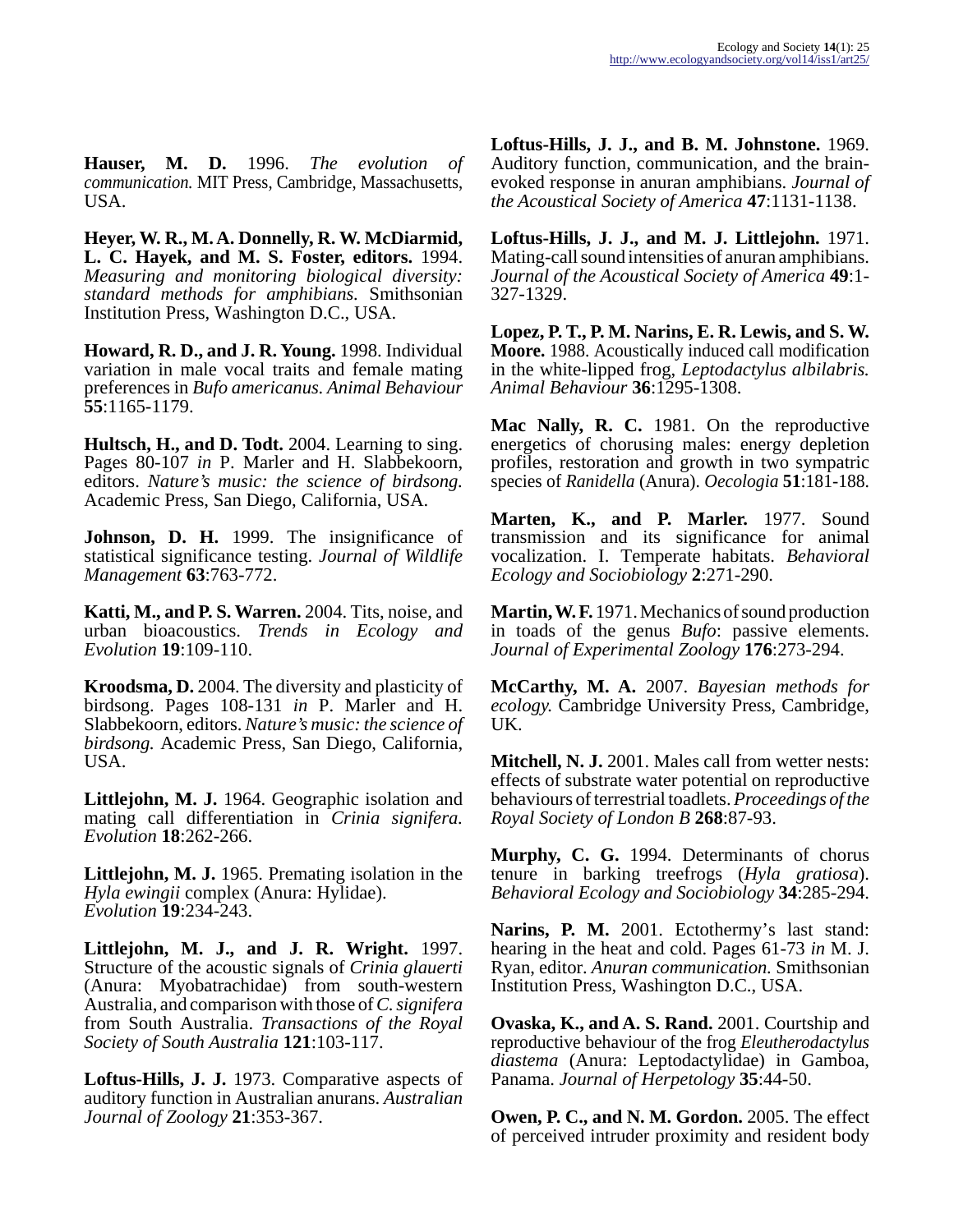size on the aggressive responses of male green frogs, *Rana clamitans* (Anura: Ranidae). *Behavioral Ecology and Sociobiology* 58:446-455.

**Paez, V. P., B. C. Bock, and A. S. Rand.** 1993. Inhibition of evoked calling of *Dendrobates pumilio* due to acoustic interference from cicada calling. *Biotropica* **25**:242-245.

**Parris, K. M.** 2002. More bang for your buck: the effect of caller position, habitat and chorus noise on the efficiency of calling in the spring peeper. *Ecological Modeling* **156**:213-224.

**Pfennig, K. S.** 2000. Female spadefoot toads compromise on mate quality to ensure conspecific matings. *Behavioral Ecology* **11**:220-227.

**Pombal, J. P., I. Sazima, and F. B. Celio.** 1994. Breeding behaviour of the Pumpkin toadlet, *Brachycephalus ephippium* (Brachycephalidae). *Journal of Herpetology* 28:516-519.

**Prestwich, K. N. 1994.** The energetics of acoustic signaling in anurans and insects. *American Zoologist* **34**:625-643.

**Prestwich, K. N., K. E. Brugger, and M. Topping.** 1989. Energy and communication in three species of Hylid frogs: power input, power output and efficiency. *Journal of Experimental Biology* **144**:53-80.

**Ramer, J. D., T. A. Jenssen, and C. J. Hurst.** 1983. Size-related variation in the advertisement call of *Rana clamitans* (Anura: Ranidae), and its effects on conspecific males. *Copeia* **1983**:141-155.

**Ryan, M. J.** 1983. Sexual selection and communication in a Netropical frog, *Physalaemus pustulosus. Evolution* **37**:261-272.

**Ryan, M. J.** 1986. Factors influencing the evolution of acoustic communication: biological constraints. *Brain, Behavior and Evolution* **28**:70-82.

**Schwartz, J. J.** 2001. Call monitoring and interactive playback systems in the study of acoustic interactions among male anurans. Pages 183-205 *in* M. J. Ryan, editor. *Anuran communication.* Smithsonian Institution Press, Washington D.C., USA.

**Slabbekoorn, H.** 2004. Singing in the wild: the

ecology of birdsong. Pages 178-205 *in* P. Marler and H. Slabbekoorn, editors. *Nature's music: the science of birdsong.* Academic Press, San Diego, California, USA.

**Slabbekoorn, H., and A. den Boer-Visser.** 2006. Cities change the songs of birds. *Current Biology* **16**:2326-2331.

**Slabbekoorn, H., and M. Peet.** 2003. Birds sing at a higher pitch in urban noise. *Nature* 424:267.

**Slabbekoorn, H., and E. A. P. Ripmeester.** 2008. Birdsong and anthropogenic noise: implications and applications for conservation. *Molecular Ecology* **17**:72-83.

**Spiegelhalter, D., A. Thomas, N. Best, and D. Lunn.** 2006. *OpenBUGS User Manual Version 2.20*. MRC Biostatistics Unit, Cambridge, UK.

**Stuart, S. N., J. S. Chanson, N. A. Cox, B. E. Young, A. S. L. Rodrigues, D. L. Fischman, and R. W. Waller.** 2004. Status and trends of amphibian declines and extinctions worldwide. *Science* **306**:- 1783-1786.

**Sullivan, B. K.** 1983. Sexual selection in Woodhouse's toad (*Bufo woodhousei*). II. Female choice. *Animal Behaviour* **31**:1011-1017.

**Sullivan, B. K.** 1992. Sexual selection and calling behaviour in the American toad *Bufo americanus. Copeia* **1992**:1-7.

**Sullivan, B. K., M. J. Ryan, and P. A. Verrell.** 1996. Female choice and mating system structure. Pages 470-517 *in* H. Heatwole and B. K. Sullivan, editors. *Amphibian biology. Volume 2. Social behaviour.* Surrey Beatty, Chipping Norton, New South Wales, Australia.

**Sun, J. W .C., and P. M. Narins.** 2005. Anthropogenic sounds differentially affect amphibian call rate. *Biological Conservation* **121**:419-427.

**Wagner, W. E.** 1989. Fighting, assessment, and frequency alteration in Blanchard's cricket frog. *Behavioral Ecology and Sociobiology* **25**:429-436.

**Warren, P. S., M. Katti, M. Ermann, and A. Brazel.** 2006. Urban bioacoustics: it's not just noise. *Animal Behaviour* **71**:491-502.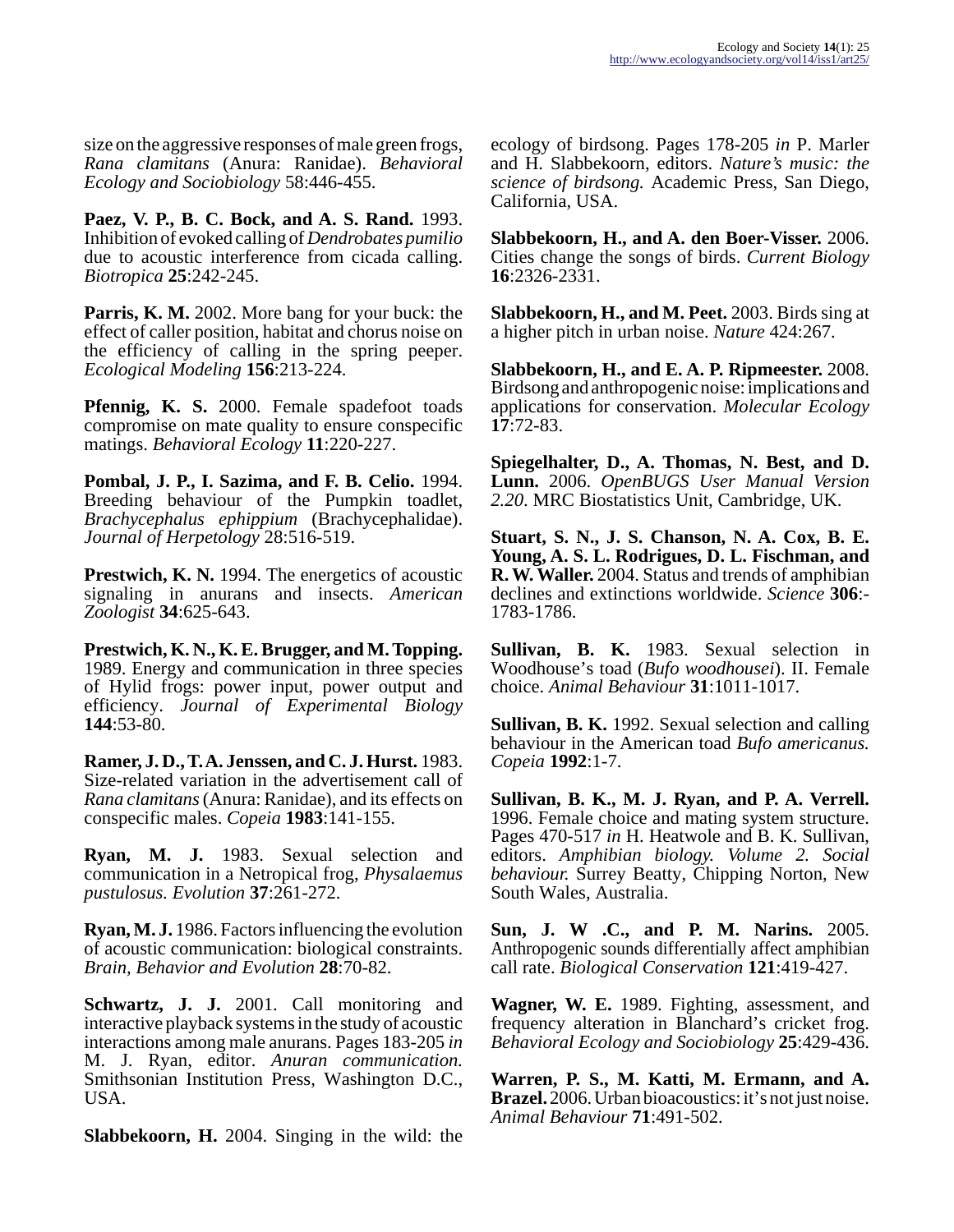**Welch, A. M., R. D. Semlitsch, and H. C. Gerhardt.** 1998. Call duration as an indicator of genetic quality in male gray tree frogs. *Science* **280**:1928-1930.

**Wells, K. D.** 1977. The social behavior of anuran amphibians. *Animal Behaviour* **25**:666-693.

**Wells, K. D.** 2007. *The ecology and behavior of amphibians.* University of Chicago Press, Chicago, Illinois, USA.

**Wollerman, L.** 1998. Stabilizing and directional preferences of female *Hyla ebraccata* for calls differing in static properties. *Animal Behaviour* **55** :1619-1630.

**Wollerman, L., and R. H. Wiley.** 2002. Background noise from a natural chorus alters female discrimination of male calls in a Neotropical frog. *Animal Behaviour* **63**:15-22.

**Wood, W. E., and S. M. Yezerinac.** 2006. Song sparrow (*Melospiza melodia*) song varies with urban noise. *The Auk* **123**:650-659.

**Zweifel, R. G.** 1968. Effects of temperature, body size, and hybridization on mating calls of toads, *Bufo a. americanus* and *Bufo woodhousei fowleri. Copeia* **1968**:269-285.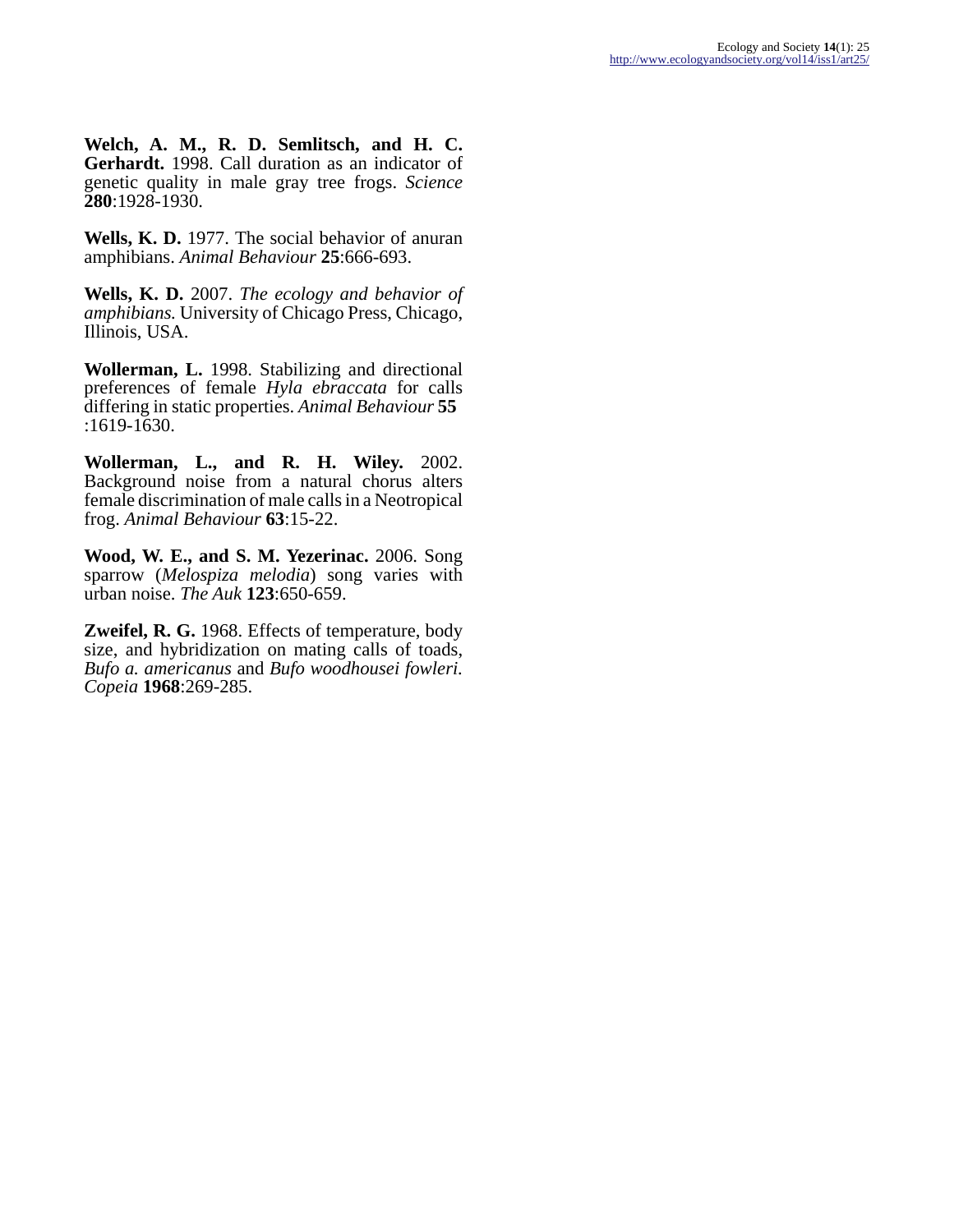**APPENDIX 1**. Advertisement calls of two southern brown tree frogs *Litoria ewingii*, recorded at a wet bulb temperature of 13.5°C. *Crinia signifera* is chorusing in the background. File in .wav format — will run in a variety of programs including Windows Media Player, iTunes, and Adobe Audition.

[Appendix1](http://www.ecologyandsociety.org/2687/appendix1.wav) (File size: 3,495 KB)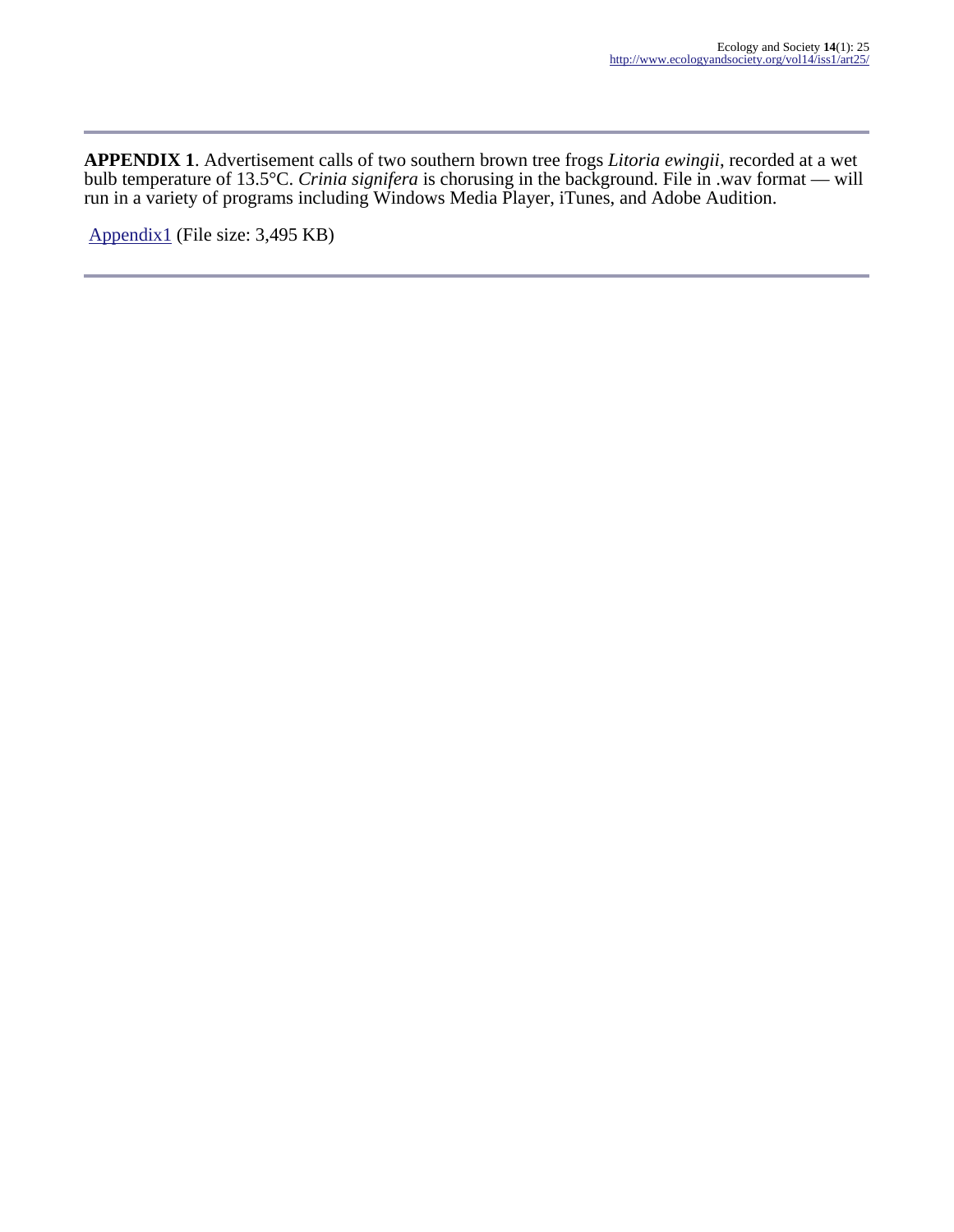**APPENDIX 2**. Advertisement calls of the common eastern froglet *Crinia signifera*, duetting and in chorus, recorded at a water temperature of 15.6°C. File in .wav format — will run in a variety of programs including Windows Media Player, iTunes, and Adobe Audition.

[Appendix2](http://www.ecologyandsociety.org/2687/appendix2.wav) (File size: 2,816 KB)